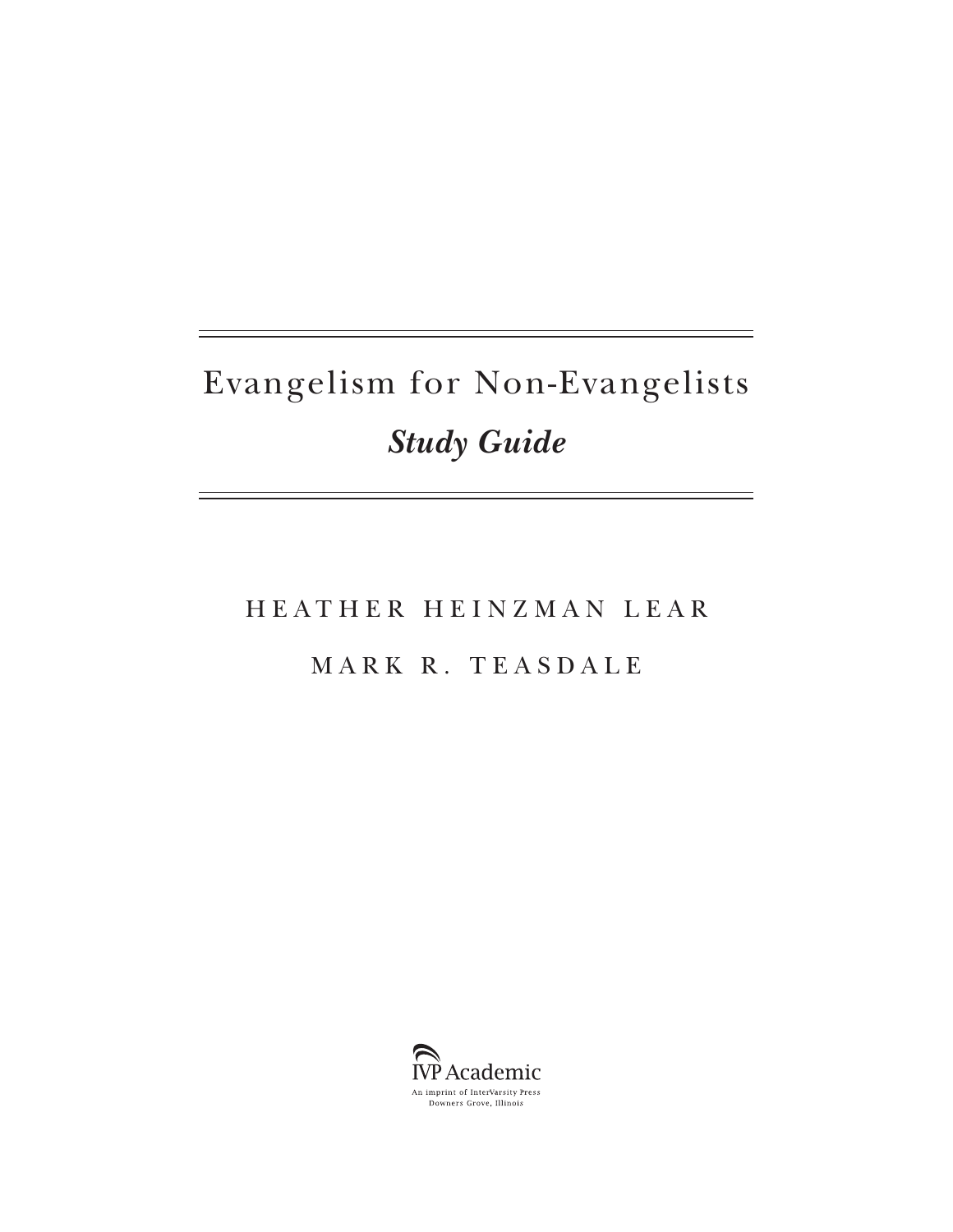### **Making Disciples as Non-Evangelists**

*A* ccording to the research done by Rice Broocks, author of *Man, Myth, Messiah* and *God's Not Dead*, only about 1 percent of all Christians have the gift of being an evangelist as described in Ephesians 4:11. He bases this claim on evangelism trainings he has done around the world. If this observation is even close to true, it means that most of us fall into the category of being non-evangelists. And yet the Great Commission still calls on all those who are disciples of Jesus Christ to go out and make more disciples. What are we to do?

It is true that those who have the gift of being an evangelist make evangelism look easy. They effortlessly strike up conversations with people that seem to lead in a natural way to talking about faith and inviting people to accept Christ. Nothing could be simpler for them! And yet if we try to do it, somehow it quickly becomes awkward.

This is frustrating enough as individuals. It becomes even more problematic when entire congregations struggle to claim the practice of evangelism. Not only does it leave us languishing with a sense that we are not practicing our Christian faith as fully as we should, it has the practical implication of local church attendance shrinking over time. If we are not inviting people into discipleship, we are also not growing our local communities of faith.

I (Mark) wrote the book *Evangelism for Non-Evangelists* as an effort to help individuals demystify the process of practicing evangelism. As someone who teaches evangelism, but who does not consider himself to have the gift of being an evangelist, I have spent years working through this process with students until I arrived at the evangelism equation that I present.

At the heart of the equation is working out what we believe. The primary reason most of us don't feel equipped to evangelize is because we do not feel we have clarity about what to share with others. The equation works us through that internal process in conversation with ourselves, with God, and with the Christian Tradition. From there we are prepared to relate to those who God sends our way to evangelize.

I (Heather) work with congregations who want to reclaim the practice of evangelism, often because they are worried about a slide in attendance. I saw the possibility for the evangelism equation as a tool to help these congregations, often because the same problem Mark saw with individuals was true for them: they had not clarified what they believed as a group. They also had not listened well to the community around them, meaning that what outreach they did offer was defined more by their interests than by what the community would find meaningful.

When Mark approached me about the possibility of teaching a series of webinars based on the book, it seemed like a perfect opportunity to bring together our respective emphases using the equation to help both individuals and congregations who did not feel gifted as evangelists but who did feel the need to engage in evangelism. Pulling together our respective materials, the webinars and this study guide were born.

We want to give special thanks to Jason Klees, who has been our pedagogical consultant and webinar producer over the years. His outsider's perspective to our material has sharpened it significantly, making this study guide possible. His penchant for visualization has also brought to life the various diagrams located in the final section. To the extent that this study guide is user-friendly, Jason gets much of the credit!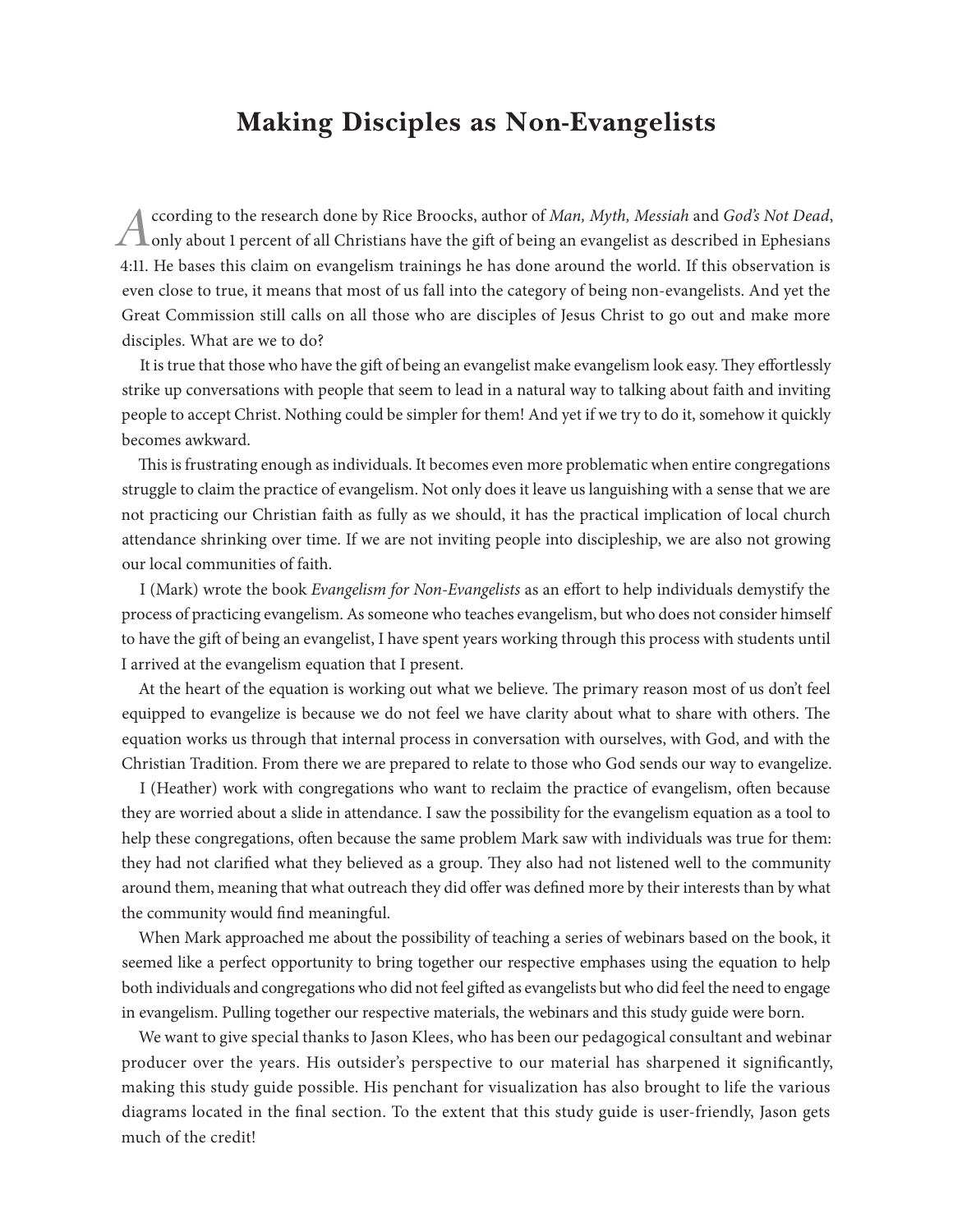This guide has been developed for leading a group study of *Evangelism for Non-Evangelists.* It helps you to think through how to apply the major ideas in the book to your own faith and the ministry practices of your congregation.

This guide is available for everyone, and it can be used by those who are studying *Evangelism for Non-Evangelists* whether or not you participate in the webinars. However, in the webinars we do get to spend time going deeper and working out more practical applications from the book (this is especially true for session five). So we encourage you to take the webinars if you have a chance. They are open enrollment and you can register for free.

Likewise, you can either work through this study guide alone or with a group. There are several questions that ask you to reflect on your current congregation's ministry practices. Being able to discuss this in a group will be a rich experience, but it will also be useful for you to consider the answers to these questions as they apply to your own life.

The study guide has six sections. At the top of each section is a brief scripture verse and meditation to lead you into the material. There is also a paragraph letting you know what part of the book the guide is addressing.

While you do not need to take the webinars for the guide to be useful to you, the six sections are built around the five sessions of the webinar:

- At the beginning is a section meant to be completed before you participate in the first webinar. It helps lay the foundation for what we will be studying.
- The first section helps us articulate our core experiences of God's goodness.
- The second section provides tools for reflecting on why we believe what we believe about God.
- The third section reminds us to listen to the people we want to evangelize before we speak to them.
- The fourth section moves us to creative changes in our ministry practices so they are more evangelistic.
- The fifth section gathers everything we have covered in the book and applies it to how we can develop an evangelistic strategy for the activities we have planned for major Christian holidays (Christmas or Easter).

Several hundred individual Christians and congregations have run through the evangelism equation over the past several years, and many have found it to be useful. Our prayer is that it will be useful for you as well. May you find that you are more than capable of practicing evangelism even if you consider yourself a non-evangelist!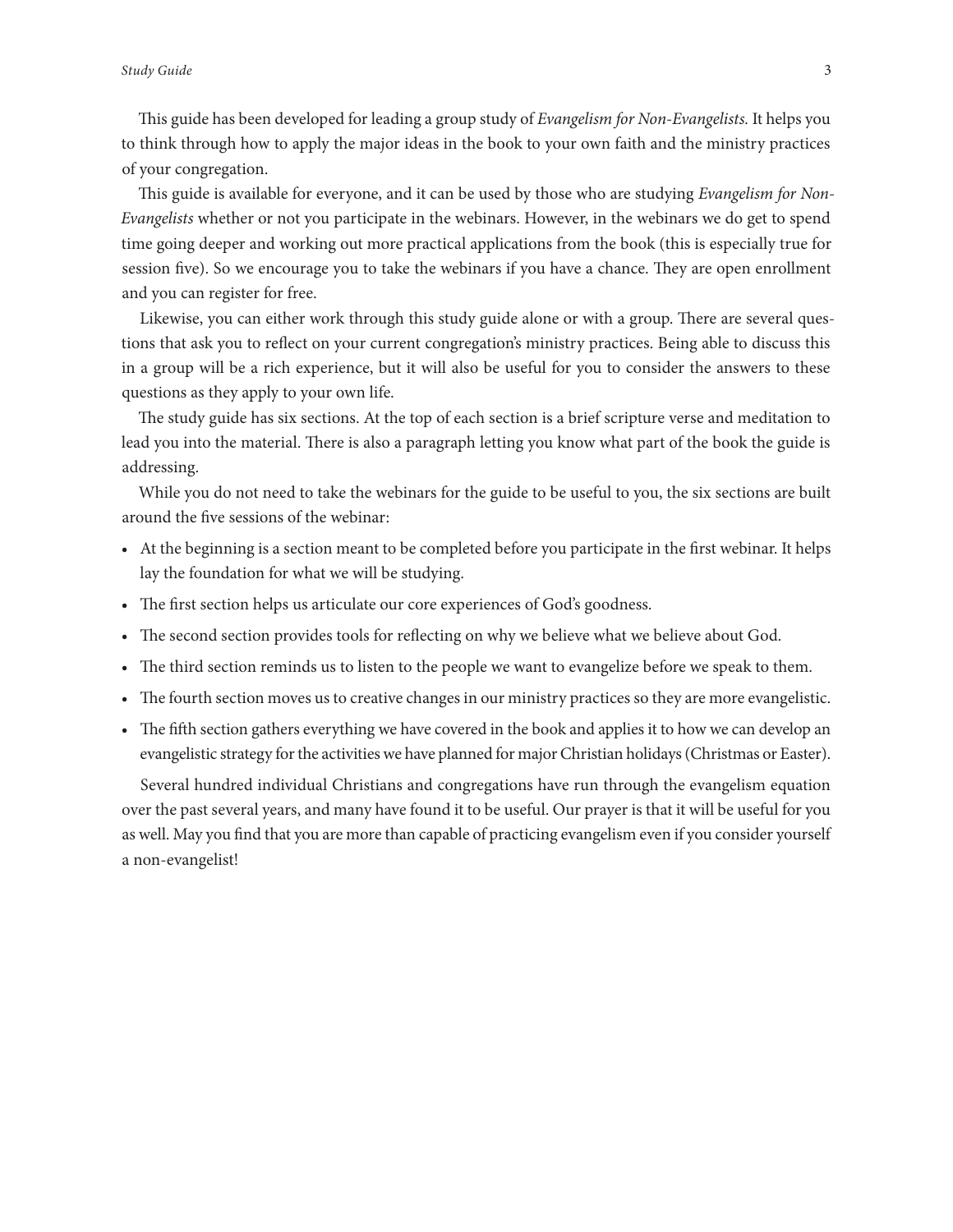### **Setting Our Expectations**

Some Jews who went around driving out evil spirits tried to invoke the name of the Lord Jesus over those who were demon-possessed. They would say, "In the name of the Jesus whom Paul preaches, I command you to come out." Seven sons of Sceva, a Jewish chief priest, were doing this. One day the evil spirit answered them, "Jesus I know, and Paul I know about, but who are you?" Then the man who had the evil spirit jumped on them and overpowered them all. He gave them such a beating that they ran out of the house naked and bleeding. (Acts 19:13-16, NIV)

While this Scripture passage is about exorcism, it probably comes close to how many of us feel about evangelism. We fear being put in a situation in which we are way over our heads and our efforts end in disaster. It's good to acknowledge this up front when we study evangelism.

This first section of the study guide is meant for you and your congregation to fill out before you start the course and is related to the introduction and chapter one of *Evangelism for Non-Evangelists*. After reading those parts of the book, take some time to answer the following questions to help identify the concerns, expectations, and learning goals you have for the course.

#### **Questions for Individual Reflection**

What is your worst experience with evangelism (either as an evangelist or being evangelized)? List all the reasons why it was problematic.

List all of the people you would describe as evangelists. What common traits do these people have? What stereotypes do you have of evangelists?

If you could remake the world so it was perfect, what would it look like? What would be different from the way it is now?

What are your current individual practices of evangelism?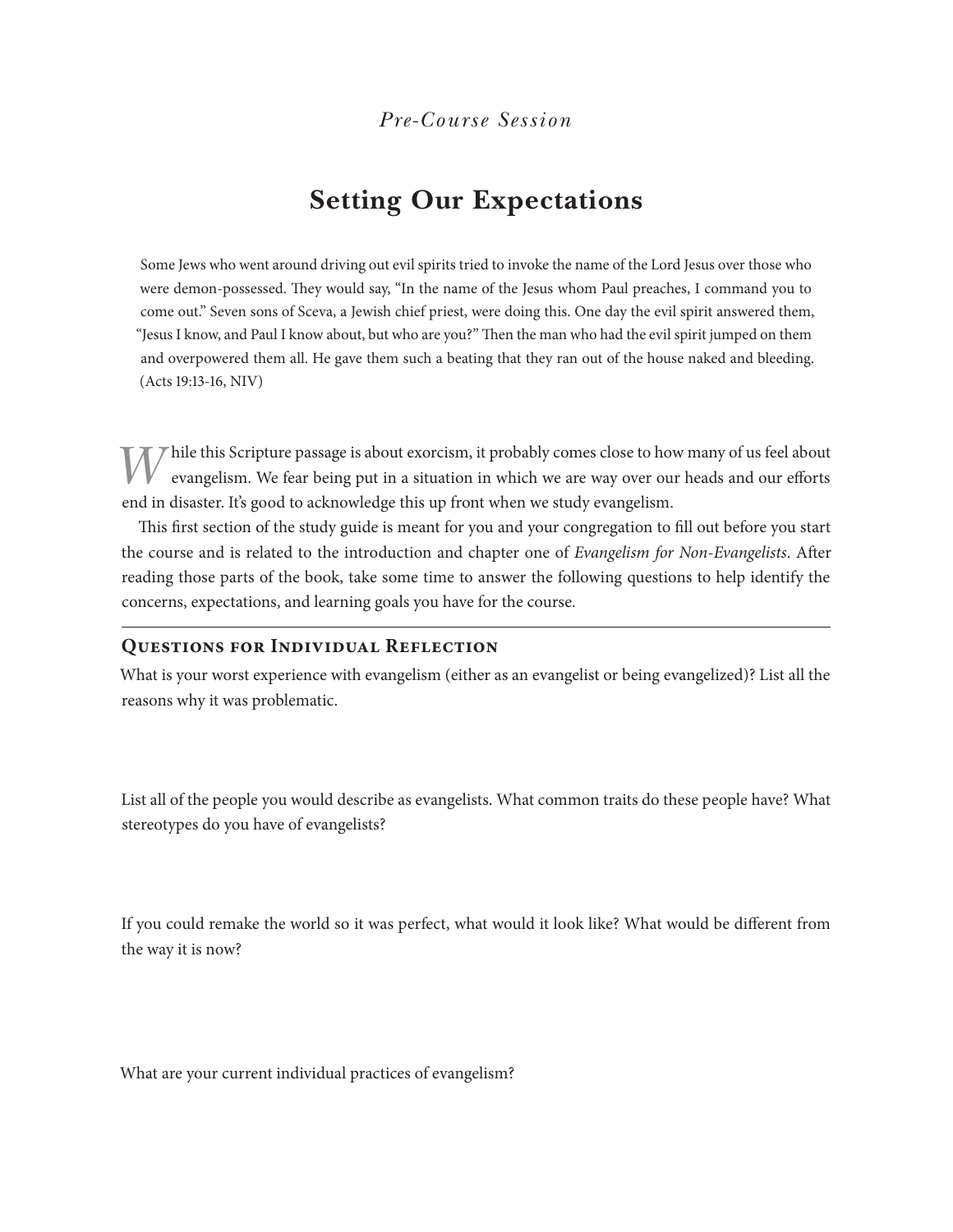Why are you studying evangelism? Is it to meet a requirement, to gain specific skills, for personal growth, to help your congregation, or another reason? What do you expect to get out of this class?

#### **Group Reflection Questions**

Share your personal stories of evangelism gone bad with each other. What are the commonalities the stories have with each other?

The New Testament records five commissioning passages between Jesus and the disciples, not just one. These are Matthew 28:16-20, Mark 16:9-20, Luke 24:36-53, John 20:19-31, and Acts 1:1-11. Break into five groups, with each group looking at one of these passages. Answer three questions in reference to each passage: (1) What commands does Jesus give? (2) What promises does Jesus make? (3) What is the hoped for outcome of following Jesus' commands? Compare and contrast these answers with the negative examples of evangelism you experienced.

How would you define evangelism? How do you feel about evangelism being defined as a bias for the good news of what God has done through Jesus Christ?

We often think about evangelism in terms of our individual responsibility, but our individual evangelistic work is just part of the work carried out by the whole church. What are your current congregational practices of evangelism? Who is responsible for evangelism in your church? Does this connect with the individual practices you listed?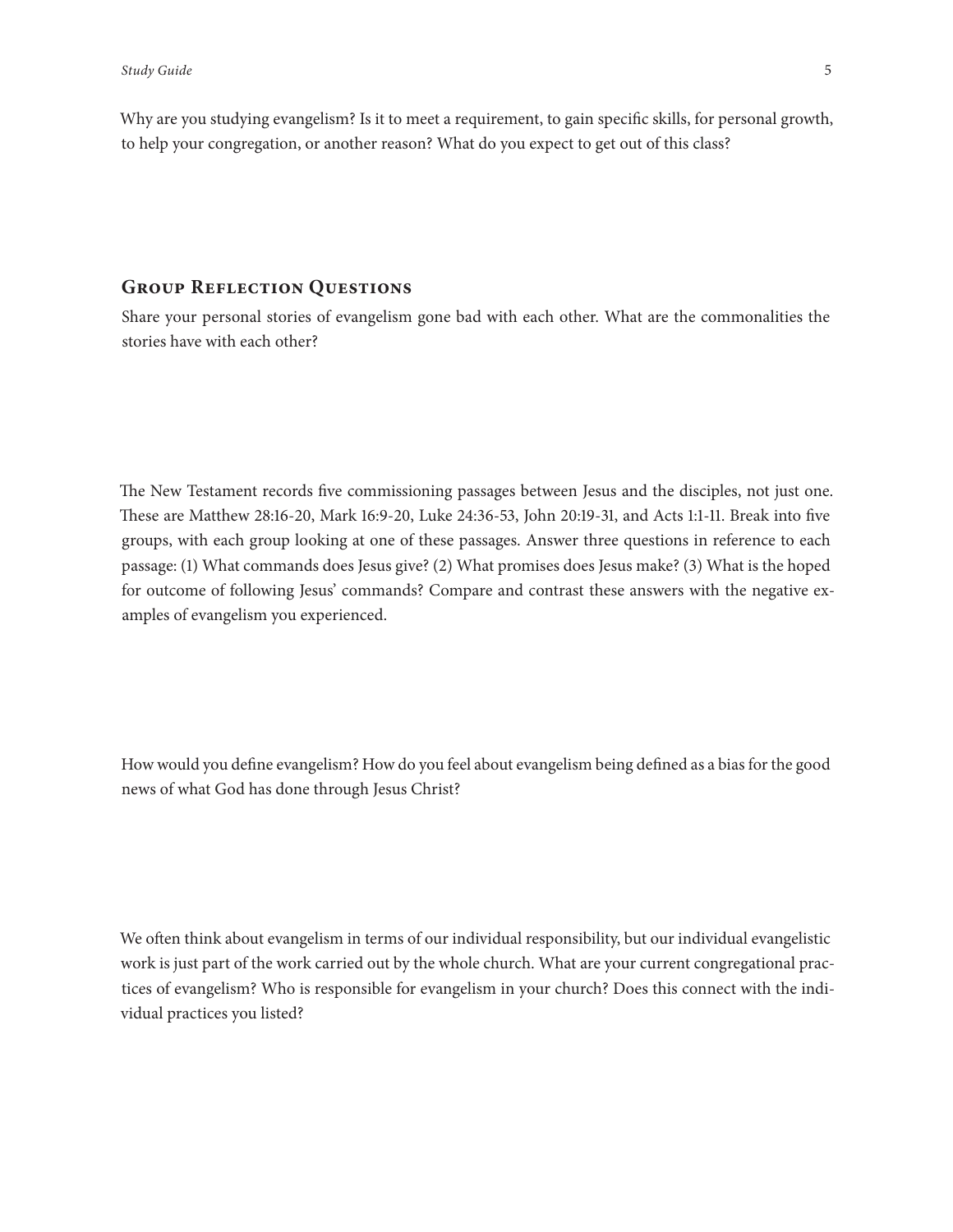Even in ministries that are not specifically evangelistic, we still provide a witness of Christ through them. How does your congregation offer excellence in its ministry to reflect well on the gospel? How is it more or less impressive than governmental or corporate organizations?

Do the descriptions of modernism and postmodernism sound like they might apply to your congregation or denomination? How so? Put another way—which sounds more natural to how you tend to operate as a congregation?

Would you describe yourself or your congregation as evangelical? Can you identify evangelistic activities in your congregation or individual life that come from an evangelical heritage? Do they fit with how you view yourself and/or your congregation?

Do you understand the difference between fundamentalism and a fundamentalist mindset? Are there ways that you or your congregation could be described as having a fundamentalist mindset? If so, how might that cause problems with evangelism?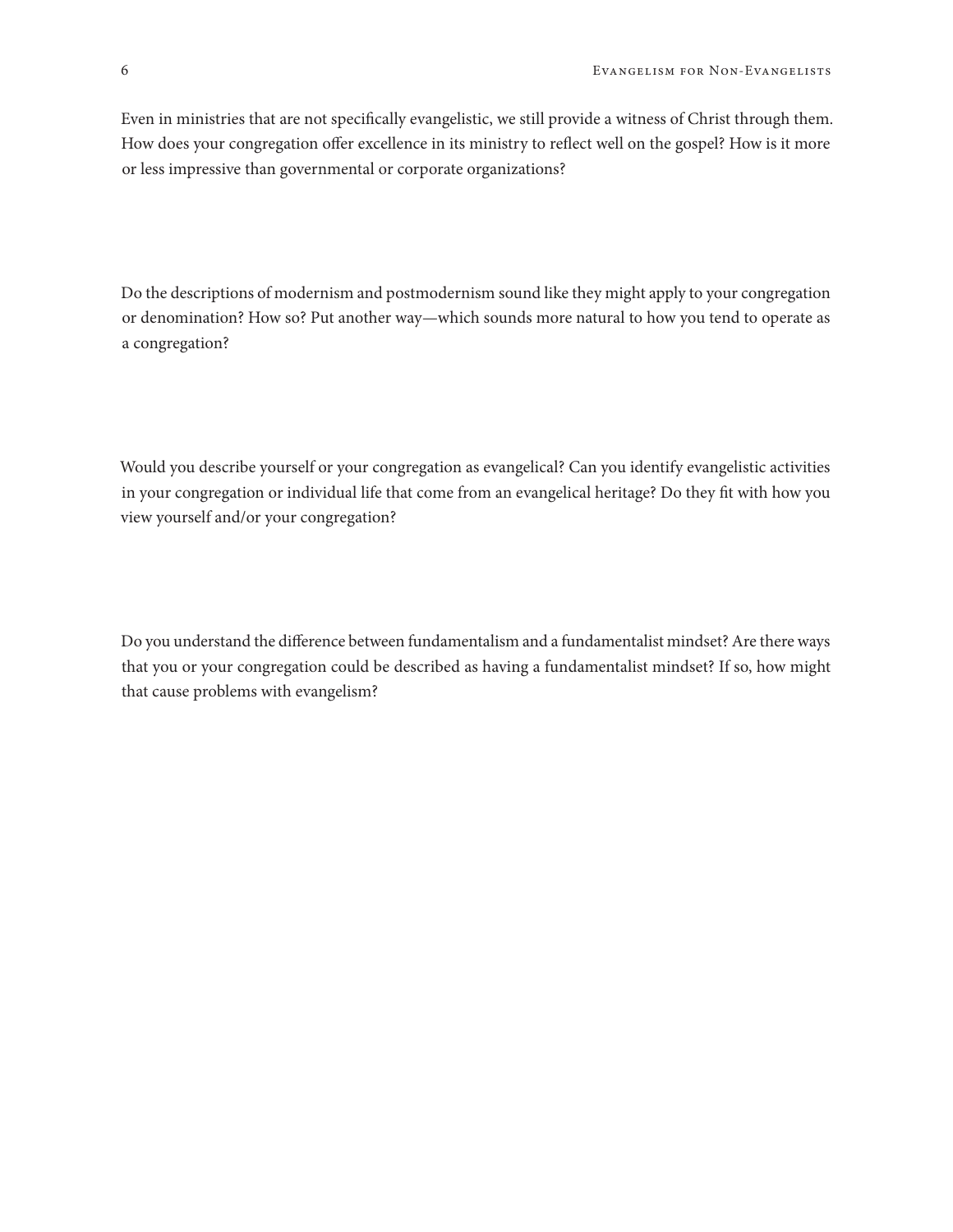### **Let's Talk about Something Good!**

#### **Starting Point**

+ Theological Reflection + Contextual Awareness = Creative Practice

Hear, O Israel: The Lord our God, the Lord is one. Love the Lord your God with all your heart and with all your soul and with all your strength. These commandments that I give you today are to be on your hearts. Impress them on your children. Talk about them when you sit at home and when you walk along the road, when you lie down and when you get up. Tie them as symbols on your hands and bind them on your foreheads. Write them on the doorframes of your houses and on your gates. (Deuteronomy 6:4-9, NIV)

That which was from the beginning, which we have heard, which we have seen with our eyes, which we have looked at and our hands have touched—this we proclaim concerning the Word of life. The life appeared; we have seen it and testify to it, and we proclaim to you the eternal life, which was with the Father and has appeared to us. We proclaim to you what we have seen and heard, so that you also may have fellowship with us. And our fellowship is with the Father and with his Son, Jesus Christ. (1 John 1:1-3, NIV)

That message along to others. We likewise need to know our starting point of faith and how to ar-<br>That message along to others. We likewise need to know our starting point of faith and how to articulate it in order to share our faith.

This section is based on the first session of the course in which we discuss chapter two of *Evangelism for Non-Evangelists*. After reading the chapter and participating in the webinar, gather as a group to answer the following questions.

Name all the negative things you can think of that Christians have done or are accused of now. Given all this, why do you remain a Christian?

In 1 Peter 3:15, it says we should always have an answer for the hope within us. What is the hope God gives you? What is the ultimate purpose you think God has for you? For all of creation?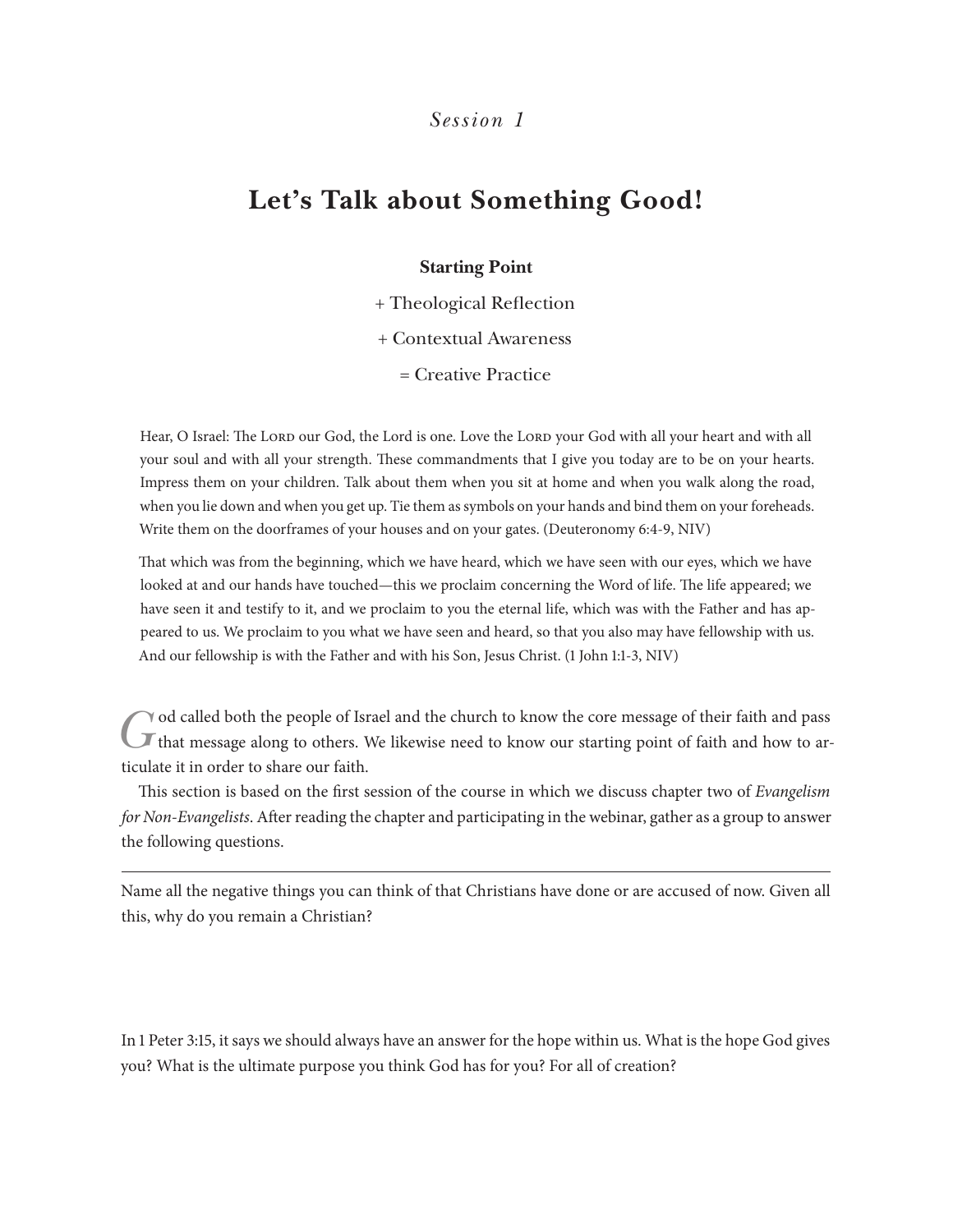How do you understand issues of life, death, and suffering? Does God control every situation? Is there any situation that God cannot control? How do you offer hope from God in these situations?

Take all of your answers and gather them together in these boxes to create a basic story of how God relates to the world.

| <b>What Has God Done?</b> | <b>What Is God Doing?</b> | <b>What Will God Do?</b> |
|---------------------------|---------------------------|--------------------------|
|                           |                           |                          |
|                           |                           |                          |
|                           |                           |                          |
|                           |                           |                          |
|                           |                           |                          |
|                           |                           |                          |
|                           |                           |                          |
|                           |                           |                          |
|                           |                           |                          |
|                           |                           |                          |
|                           |                           |                          |
|                           |                           |                          |
|                           |                           |                          |
|                           |                           |                          |

Based on what is in your boxes, share your metanarrative (your way of describing how the world works and why it works that way).

How does your metanarrative show that God is good and the initiator of good things?

If a person were to accept your metanarrative as the basis for their life, what would happen? How would their life change on the inside and outside? What sort of beliefs would they have? What sort of morals would they have? What sort of activities would they undertake? Who would they relate to, and how would they relate to those people?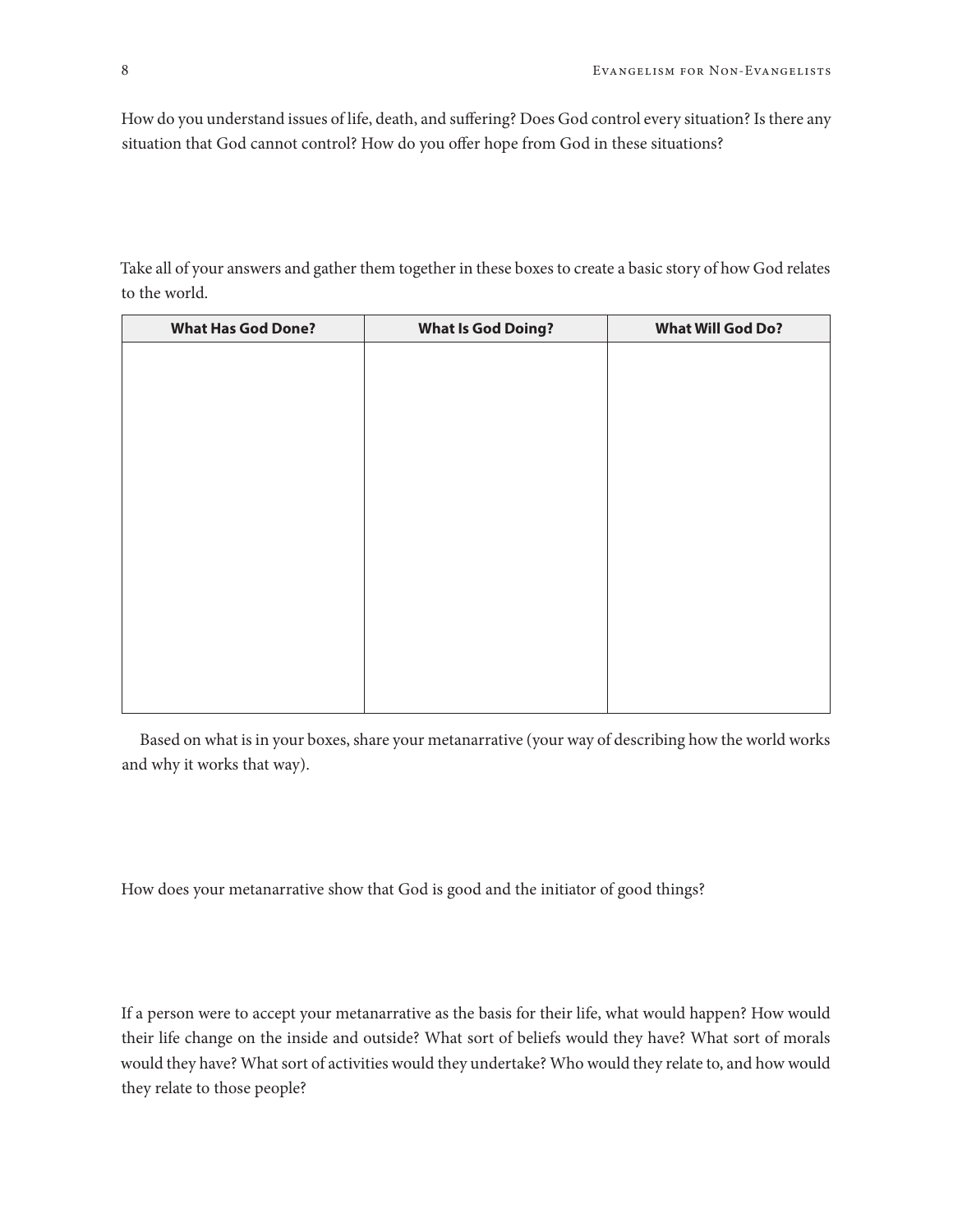| <b>Personal Life</b> | Church | <b>Community</b> |
|----------------------|--------|------------------|
|                      |        |                  |
|                      |        |                  |
|                      |        |                  |
|                      |        |                  |
|                      |        |                  |
|                      |        |                  |
|                      |        |                  |
|                      |        |                  |
|                      |        |                  |
|                      |        |                  |
|                      |        |                  |
|                      |        |                  |
|                      |        |                  |
|                      |        |                  |

Describe how your metanarrative influences how you live in the following settings.

How do you pay attention to God's nudges in your life to bring you back to your metanarrative of God's goodness? What are some ways you can be more attentive to God's activity?

Knowing your metanarrative and learning to communicate it to others can be difficult. One way to communicate it well is to see how your metanarrative helps you explain your life story. The line exercise from page 36 in the book can help you with this.

- 1. Draw a line that represents your life. It should include peaks, valleys, and plateaus to represent the high, low, and mundane periods of your life.
- 2. Once you have finished your line, label the parts of the line that are most important to you.
- 3. After you have added these first labels, write what you believe God was doing during those same moments. This should be based on your current understanding of what God was doing in your life, not on what you thought God was doing at the time those periods of your life occurred.

Once you have finished, you have an integrated depiction of your personal narrative and your metanarrative. You have explained your life and have also shown how you used your metanarrative about God to make sense of what happened in your life. A secondary result of this activity is that you have shown that you are equipped to serve as an evangelist. All people have peaks, valleys, and plateaus. An evangelist's job is not to refute this or try to explain away those instances, but to share how the metanarrative of Jesus Christ makes sense of those peaks, valleys, and plateaus. This is not something to force on others, but an invitation for them to think about what it would look like to reconsider their lives through the lens of a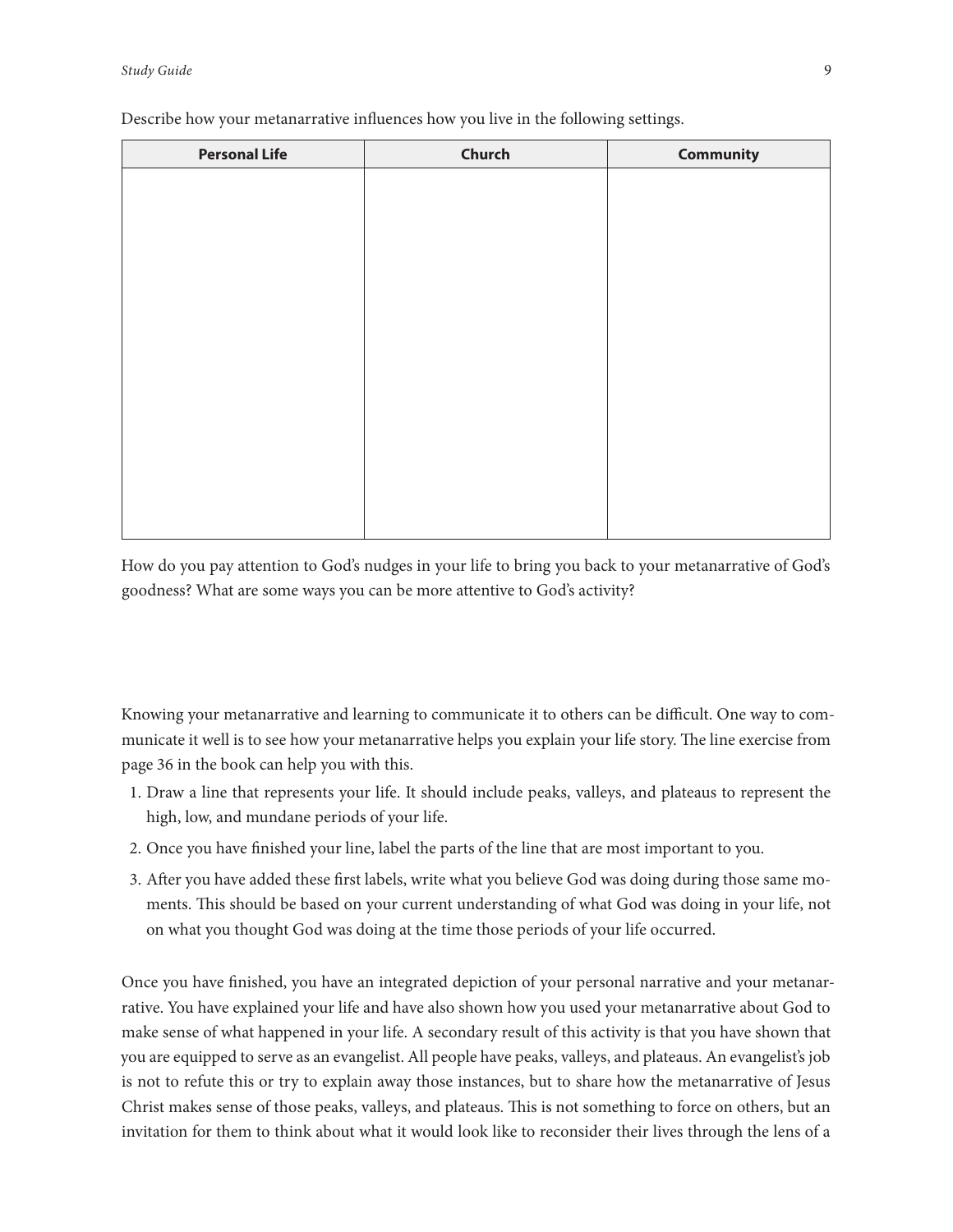Christian metanarrative. This understanding of evangelism helps to overcome the fear many people have of not being prepared or educated enough to evangelize. We do not need the answers. We just need to articulate how the good news of God through Jesus Christ has made sense of our personal stories.

In addition to being able to articulate your personal metanarrative, your congregation needs to be able to work out its larger metanarrative. In most congregations, there will be many different metanarratives people use because their experiences of God's goodness are different. There is nothing wrong with that, but it is important that the people in the congregation share their respective metanarratives with each other so they can understand each other and work together toward a common starting point for the congregation's evangelistic activities. Take time to discuss your different metanarratives with each other. Are there common points of agreement you can use for your congregation?

Does your church have a mission or vision statement? What does it express about who God is and what God wants to accomplish in the world? Could you use the common points of your metanarratives to shape these statements to be closer to what your congregation believes and the good it wants others to experience from God through Jesus Christ in the power of the Holy Spirit?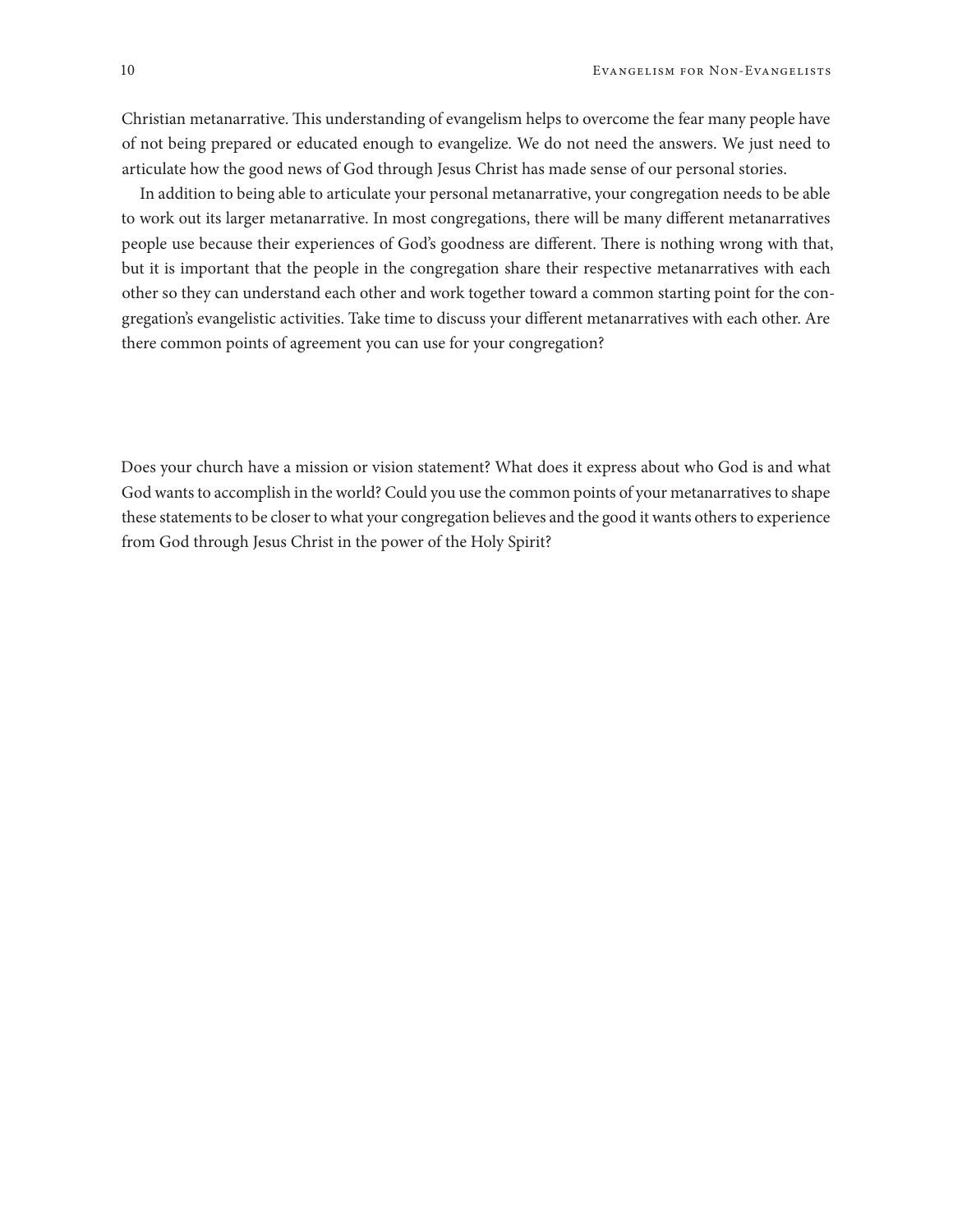### **Thinking Through Our Stories in Conversation with the Church**

Starting Point

#### + **Theological Reflection**

+ Contextual Awareness

= Creative Practice

Do your best to present yourself to God as one approved, a worker who does not need to be ashamed and who correctly handles the word of truth. (2 Timothy 2:15, NIV)

*A* is important as it is for us to articulate our starting points, sharing the story of God's goodness to us and how that goodness orders the universe is not enough. Left alone, it can lead us to a personalized version of the Christian faith. In order to keep our starting points faithful to the Christian Tradition, we need to reflect on them theologically.

This section is based on the second session of the course in which we discuss chapter three of *Evangelism for Non-Evangelists*. After reading the chapter and participating in the webinar, gather as a group to answer the following questions.

This chapter includes several technical terms for dealing with theology. Here is a brief glossary.

**Affections**: our deep-seated feelings about an idea we encounter.

**Apophatic theology:** theology that comes from being quiet and contemplating what the voice of God is telling us. It is often connected to mysticism.

**Christology:** the study of Jesus Christ.

**Divine revelation:** the way God reveals information to people about who God is, how God acts, and how we are to respond to God.

**Doctrine:** formal teaching of the church about Christian beliefs.

**Interpretive matrix:** our personal way of making sense of ideas we encounter, including our affections and our reason.

**Kataphatic theology:** theology that comes from using words to write about and speak about God, seeking to understand God better through our reason.

**Theology:** the study of God and God's actions.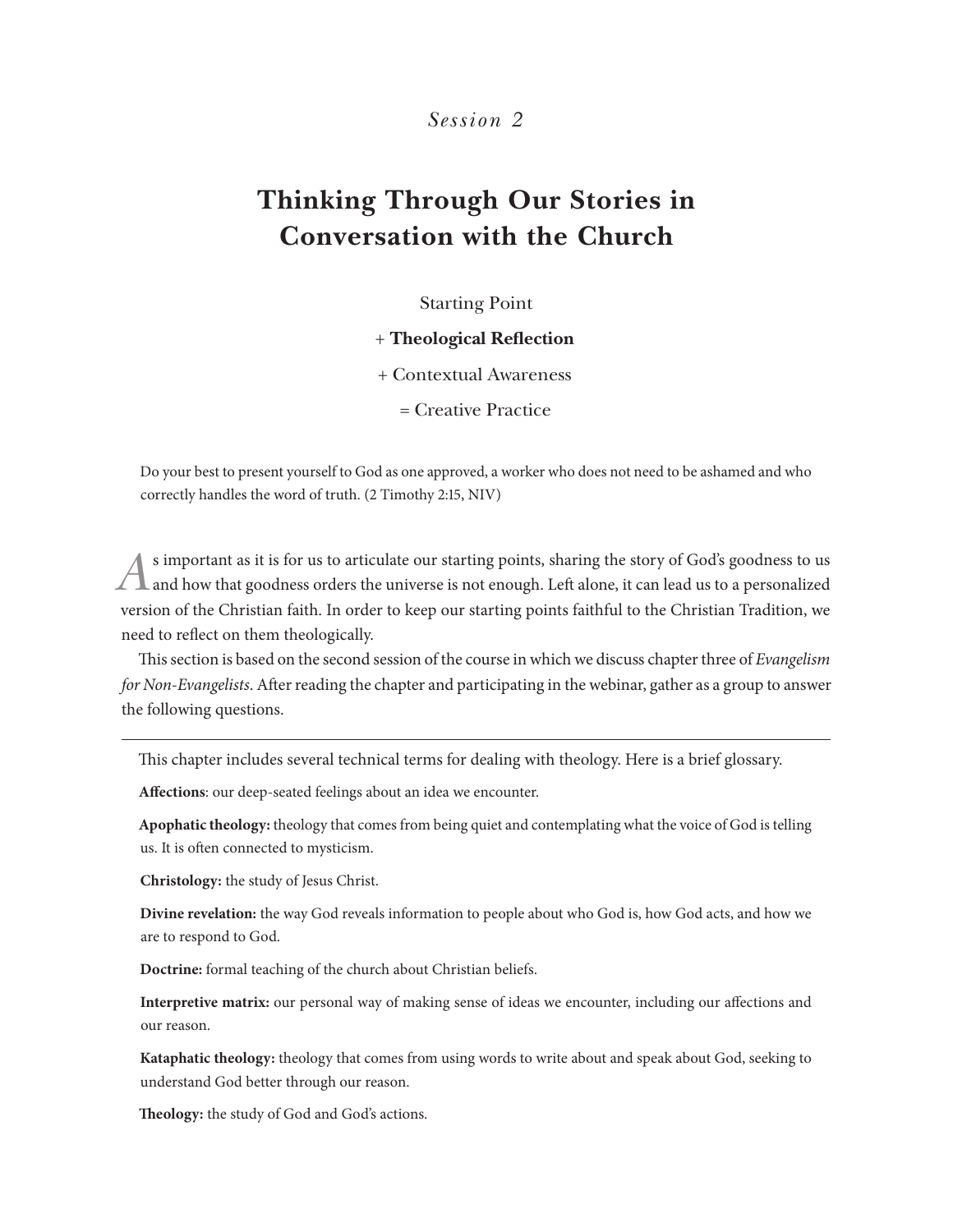When have you thought about *why* you believe what you believe?

What are the sources you believe are revelations from God?

Of these sources, do you believe there is a primary source that God will always remain consistent with even when speaking through other sources? (For example, if you believe both the Bible and talking with other people are ways God offers us revelation, do you believe that the Bible is God's full revelation and that anything you receive as a revelation from other people will have to align with what is in the Bible?)

How do you interpret those sources of revelation? (This is our hermeneutic that gives us a particular theological tradition through which we understand the overall Christian Tradition.)

Are there other sources that influence your beliefs about God (e.g., politics, social media, family, work)? These may not define the entire Christian Tradition, but you find them meaningful.

Based on the answers from all of the above, say more about your starting point. What sort of God do you believe in and what are the good things that God invites people to share? How does God invite people to share them? How does that God want people to share the good things with each other?

Now, expand on your above answers and describe your view of God more broadly:

Who is God?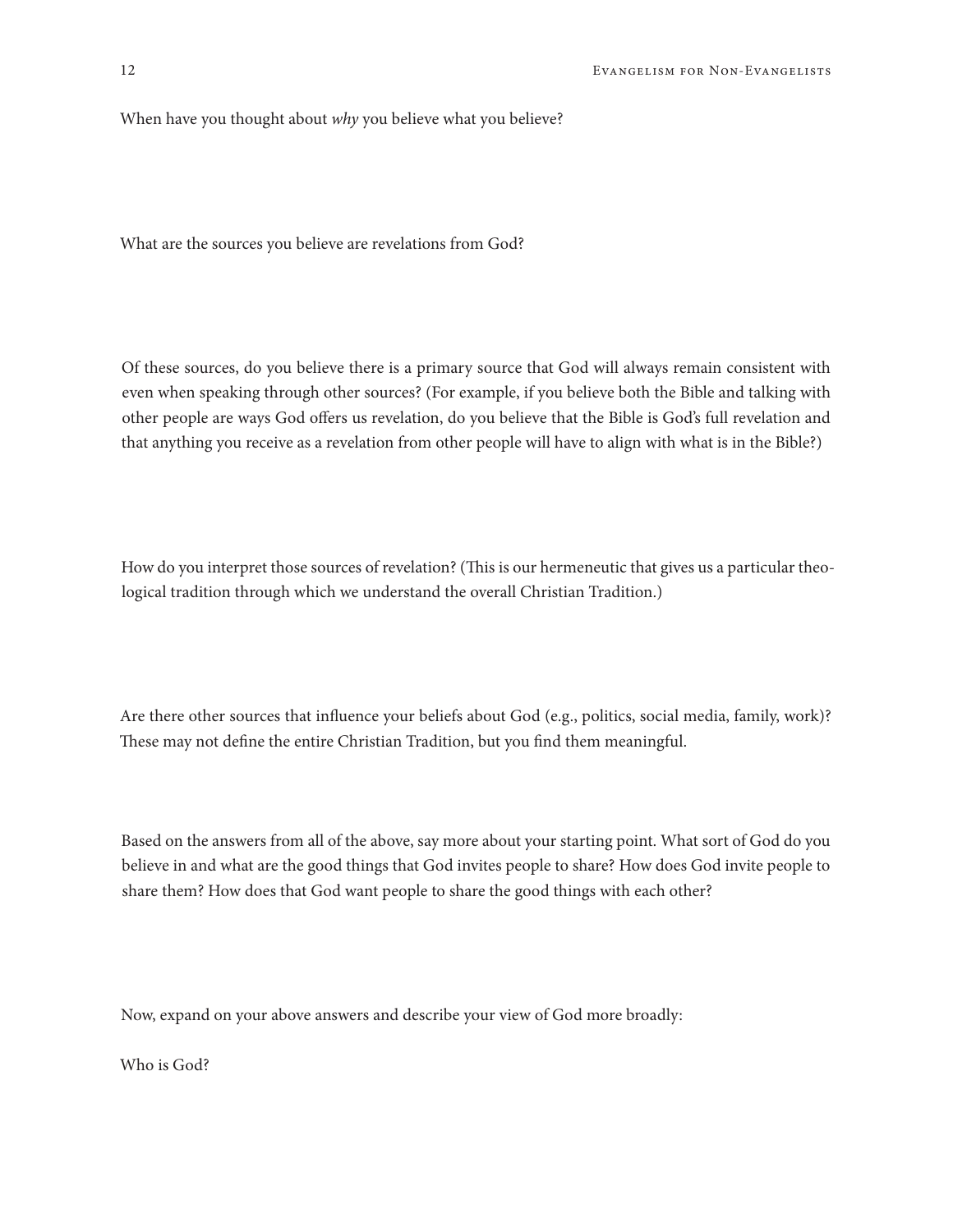What does God do?

How should we respond to God based on who God is and what God does?

What are some alternative perspectives Christians might have about how they understand the good news, God, and God's activities? Do you see ways you could work alongside of people with these different views to share the good news?

Are there differences about sources of revelation and views of God in your own congregation? If so, how can you hear, respect, and work with each other toward sharing your common desire for people to experience God's goodness?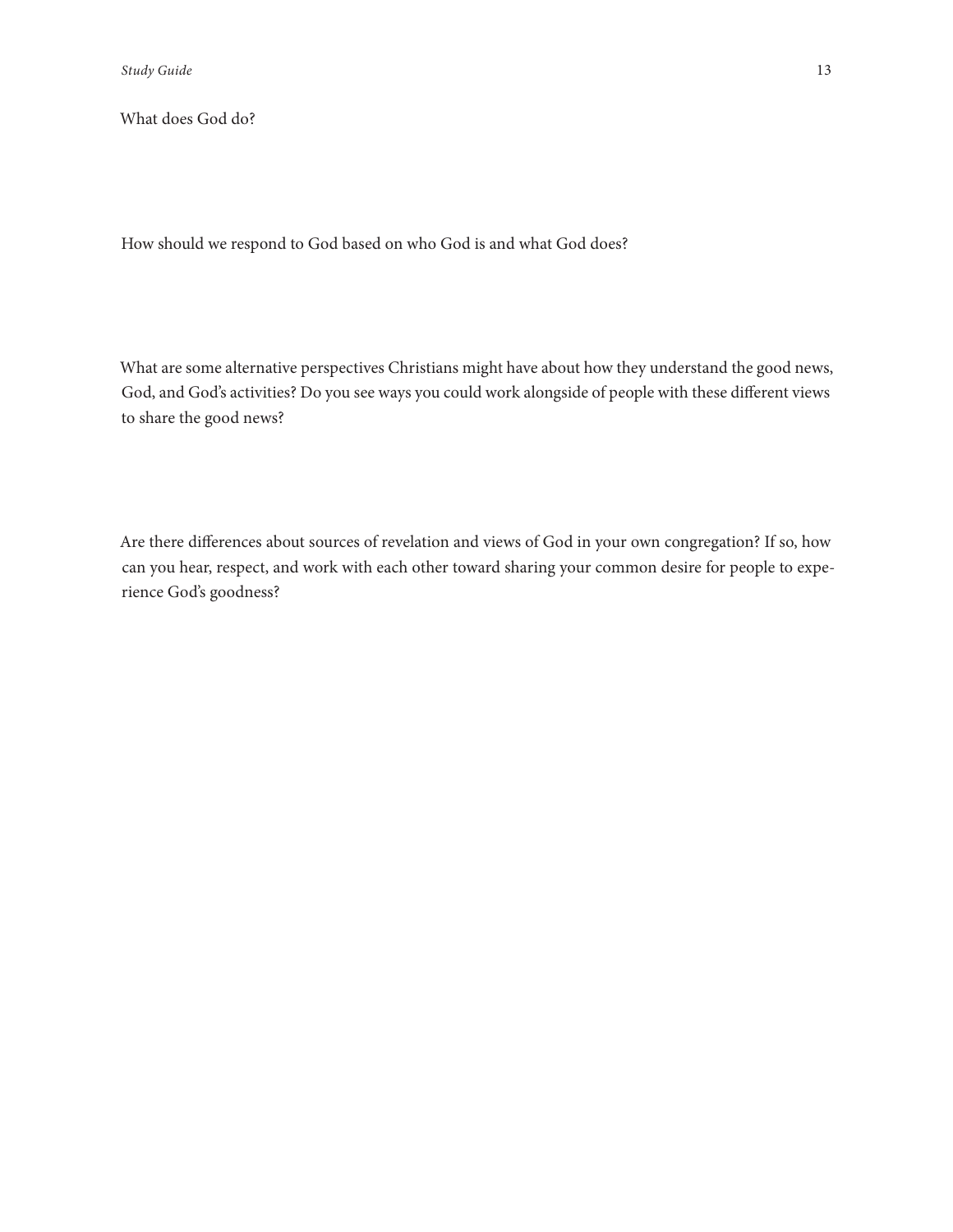### **Listening Before Speaking**

Starting Point

+ Theological Reflection

+ **Contextual Awareness**

= Creative Practice

Paul then stood up in the meeting of the Areopagus and said: "People of Athens! I see that in every way you are very religious. For as I walked around and looked carefully at your objects of worship, I even found an altar with this inscription: TO AN UNKNOWN GOD. So you are ignorant of the very thing you worship—and this is what I am going to proclaim to you." (Acts 17:22-23, NIV)

After receiving the commander's permission, Paul stood on the steps and motioned to the crowd. When they were all silent, he said to them in Aramaic: "Brothers and fathers, listen now to my defense."

When they heard him speak to them in Aramaic, they became very quiet. (Acts 21:40–22:2, NIV)

Tt. Paul was aware of who he was and who he was speaking to when he evangelized. He could speak in Ar-Greek to the people of Athens about the relationship of God to their culture and could speak in Aramaic to the Jews in Jerusalem about the relationship between Jesus and Jewish beliefs. He listened first to how they spoke so he could respond in a meaningful way to them.

As meaningful as our ability to articulate our starting points in a way that is faithful to the Christian Tradition may be to us, it will fall flat when we share it if we don't first listen to the people we want to share it with. Once we hear them well, we can share our message in a way that is authentic to ourselves and the Christian Tradition and in a way that is meaningful to them.

This section is based on the third session of the course in which we discuss chapter four of *Evangelism for Non-Evangelists*. After reading the chapter and participating in the webinar, gather as a group to answer the following questions.

How well do you listen to yourself? What strengths and weaknesses do you have as an individual? What hopes and fears do you have relating to God and eternity?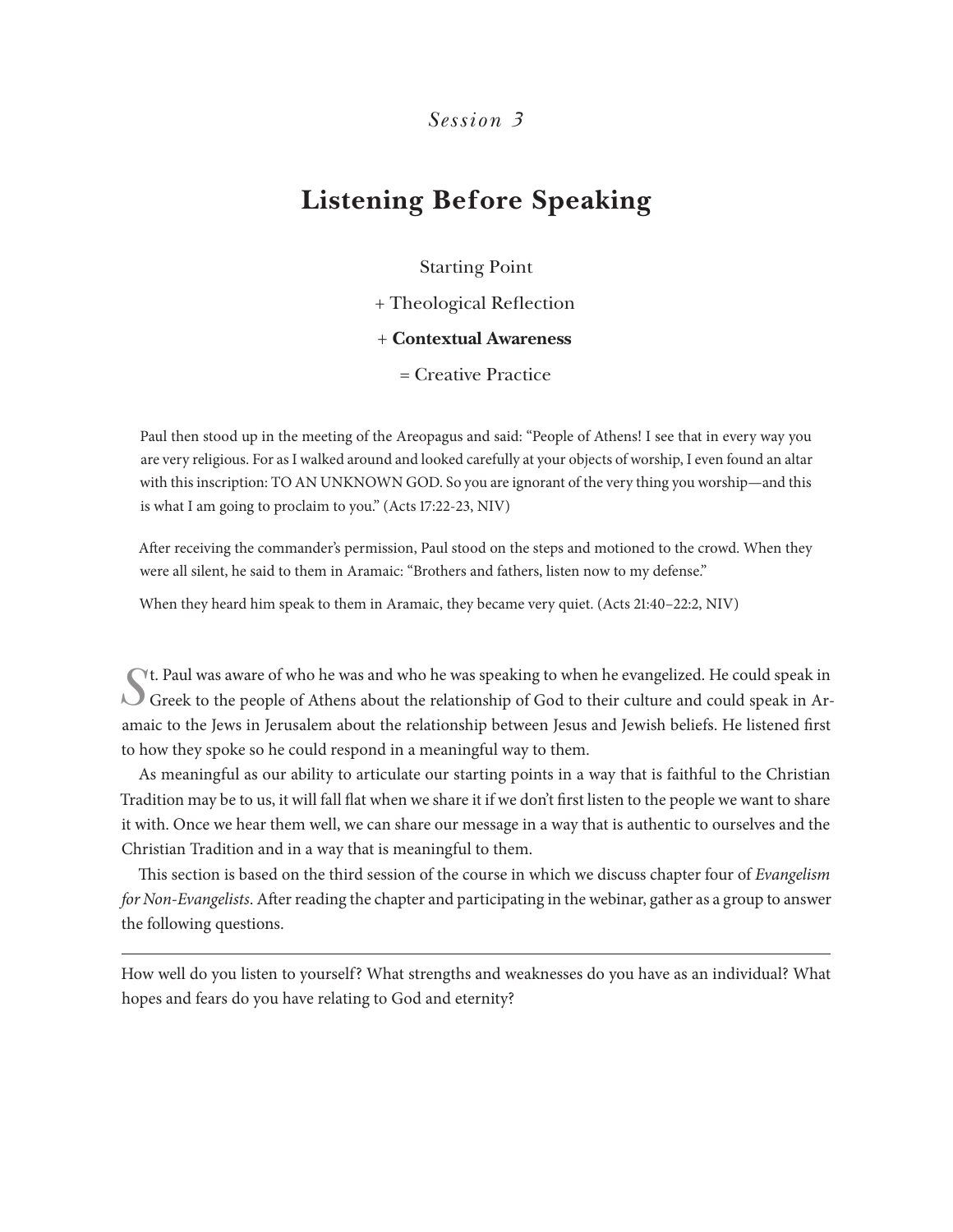Does your congregation have ways to listen intentionally to the context around it? If so, how?

What is the group of people that defines the culture in which you will evangelize? Think of some of the most common practices and items used by that group. What are the core values you can infer about the culture based on those practices and items? (It can help to look at where the group spends most of its time, energy, and money.)

What are the major social structures the people you want to evangelize must interact with? How frequently must they interact with them? How specialized are the structures? Are there hurdles or difficulties for the group you are evangelizing in working with these structures? Are there ways you or a congregation could help facilitate that interaction?

As we listen to our context (culture, society) around us, we also need to be certain we keep listening to our starting point and Christian Tradition so our beliefs don't become defined by the context. Has your congregation ever taken time to be quarantined away from the culture and society in order to be clear about its beliefs, identity, and values?

Does your congregation foster an alternative set of values for relating to the culture and social structures around it? What might strengthen it in doing this?

Andy Crouch suggests that at times all of us will condemn, critique, copy, or consume cultural practices or artifacts. Name something from the culture that you would react to in each of these four ways. Now repeat the process for your congregation.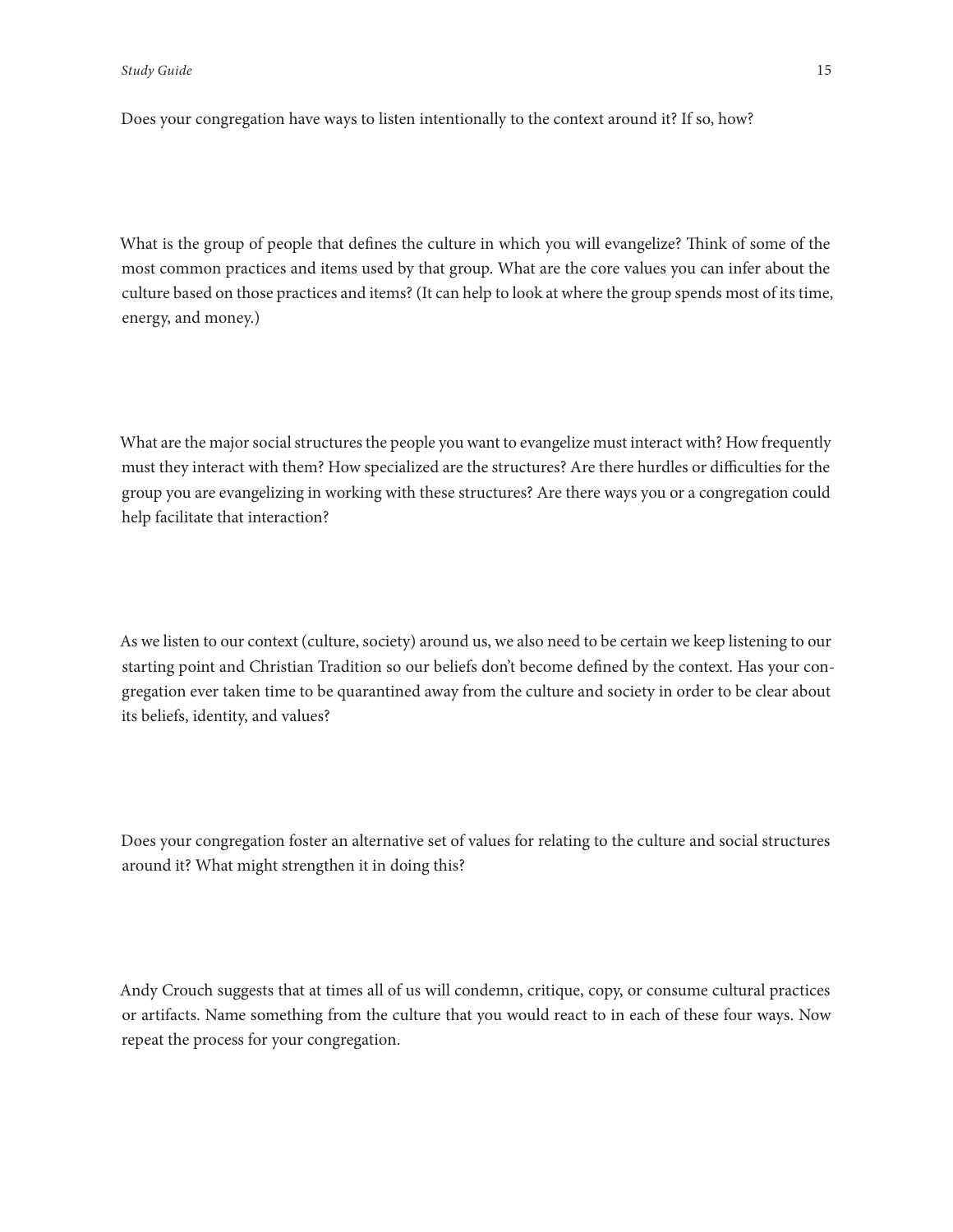If you could have any impact on your culture or society as a congregation, what would it be? What sort of culture would you need to create in order to have this change? How could you cultivate the space, time, people, and resources to create this alternative culture?

How does your congregation move individuals into deeper relationships with God and others so they can share your vision of a transformed culture and society through Jesus Christ?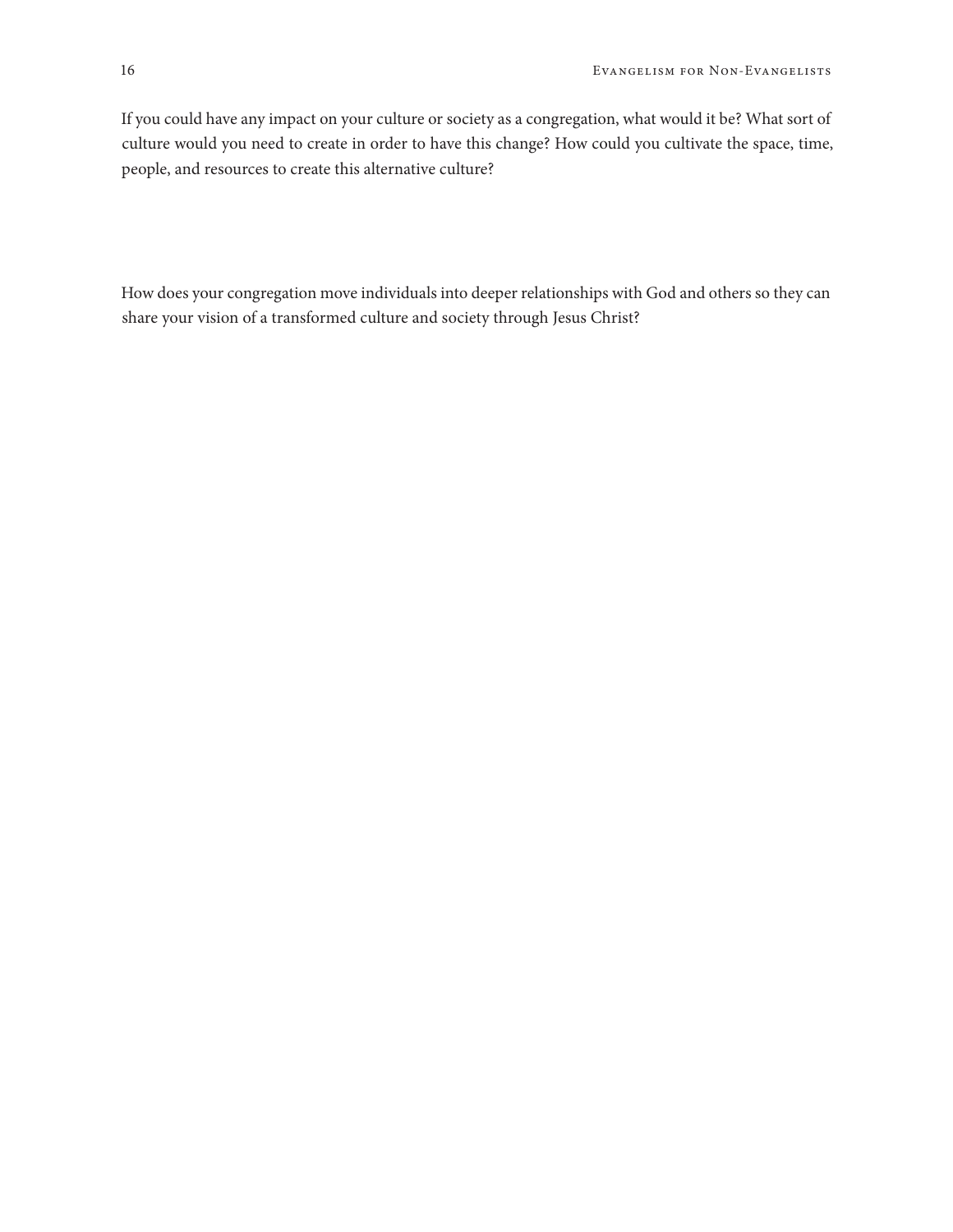### **Embodying the Good News**

#### Starting Point

+ Theological Reflection

+ Contextual Awareness

= **Creative Practice**

God saw all that he had made, and it was very good. And there was evening, and there was morning—the sixth day.

Thus the heavens and the earth were completed in all their vast array. (Genesis 1:31–2:1, NIV)

God was amazingly creative in bringing forth the universe, and "all their vast array" pleased God as we were years of evangelism should be no different. We are given the ability to engage in a wide variety of activities through which to embody the good news of God and invite others to share in it. As such, we should not limit these practices, especially to just a few stereotypes of what evangelism is supposed to be or to a stock set of best practices.

This section is based on the fourth session of the course in which we discuss chapter five of *Evangelism for Non-Evangelists*. After reading the chapter and participating in the webinar, gather as a group to answer the following questions.

Evangelism literature and teachers often present "best practices" for doing evangelism well. What are some of those best practices that you have heard of? Which have you always assumed just had to be part of practicing evangelism?

Look back at your starting point and your theological reflection. Based on these, which of those best practices flow naturally from what you believe as an individual? As a congregation? What practices do not fit with your beliefs (even if you are trying to do them now)? What new practices might you add that flow naturally from those beliefs?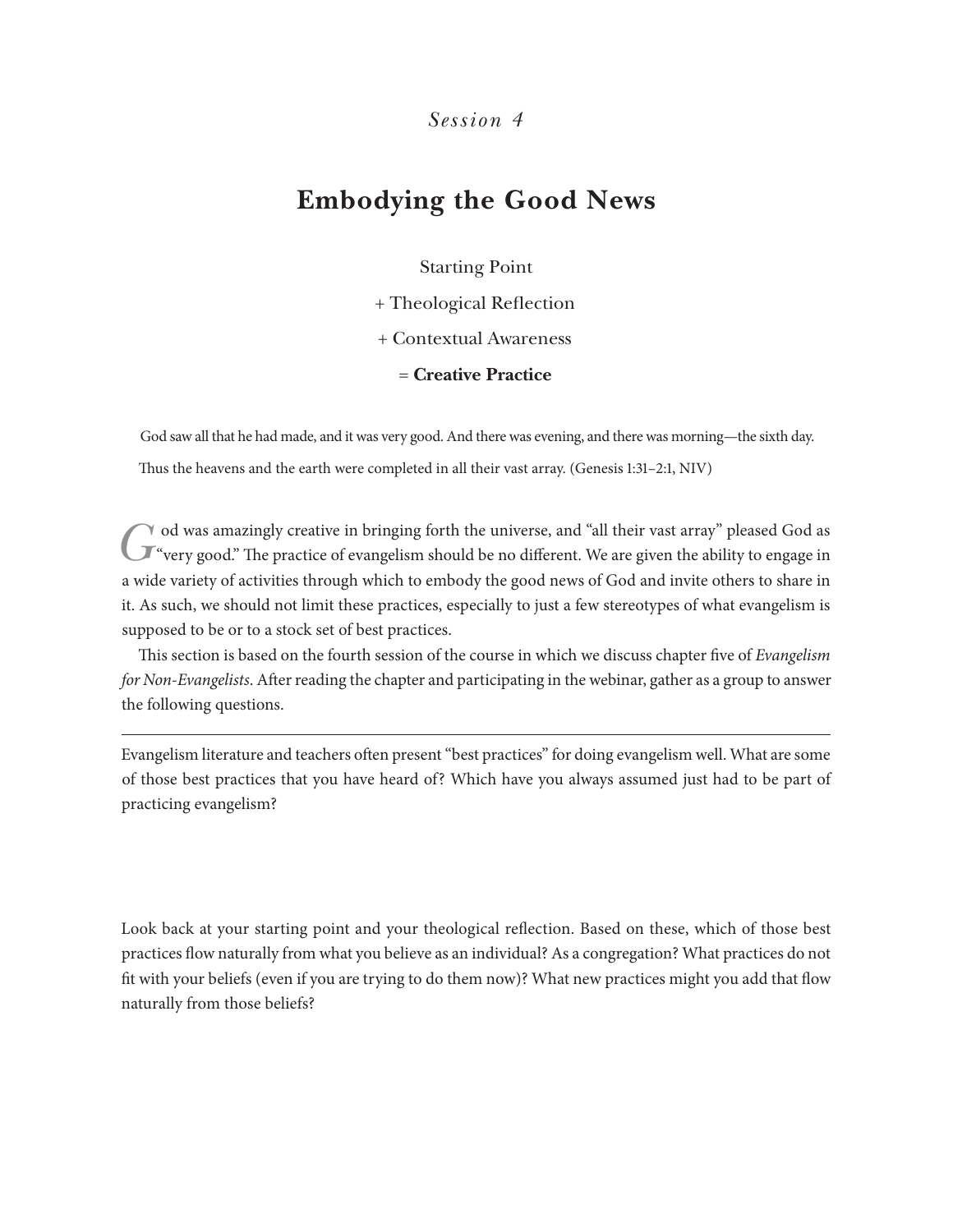How does your congregation make room for word, deed, and sign? Think about Jesus when he fed the five thousand or when he healed people. He spoke words of truth to guide them to the kingdom of God, he acted with compassion to meet people's needs, and he made room for God to act in a supernatural way. Are there ways that your congregation does all three of these? If so, do these various activities have a way to connect with each other so that people outside the church could be touched in all three ways?

Likewise, do your congregation's practices inhabit all four of the quadrants of the Wesleyan approach to living our faith? This allows the people in your congregation to grow in faith in a more well-rounded way as well as to provide a more holistic initiation into the Christian faith for those who accept your invitation into the congregation.

Next, assess your existing activities. Chart your current holiday activities on the diagram below to see where your congregation is focusing its efforts. Are those efforts balanced between word and deed, as well as among the quadrants within word and deed? Are all of the practices, regardless of what they are explicitly, representative of signs of God's goodness pointing people to transformation through Christ?



Once you have a sense for what sorts of new or modified practices you want to undertake in order to develop a more evangelistically holistic set of ministries at your congregation, you will likely need to change what you are already doing. Fill out the immunity x-ray to determine what commitments might keep you from changing. Do this for both yourself and your congregation.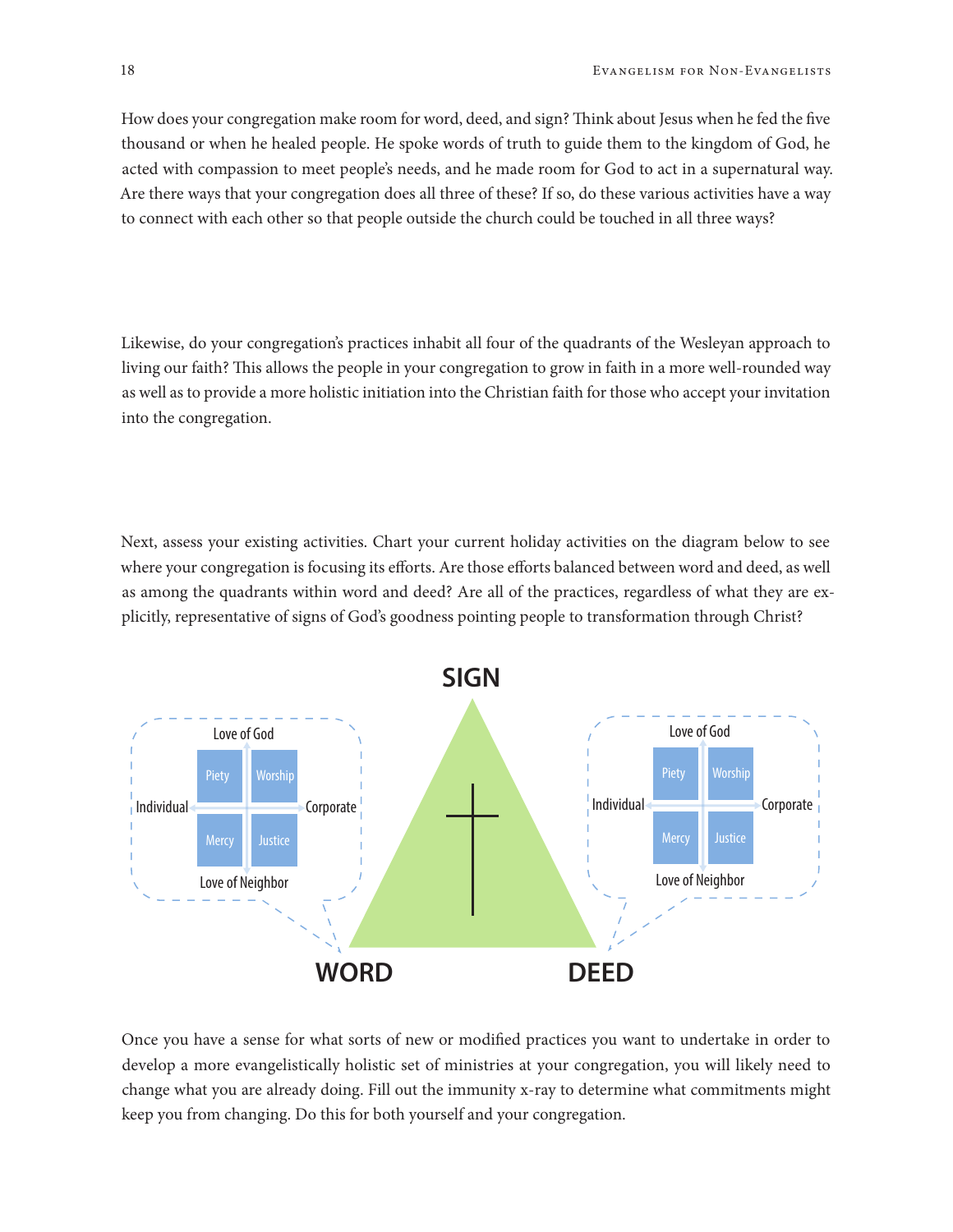#### **Immunity X-Ray**

| What commitment do<br>we have that requires<br>change in how we<br>practice our ministry in<br>order to carry out<br>evangelism? | What are we doing or<br>not doing that resists<br>making that change to<br>our ministry? | What existing<br>commitment do we<br>have that we worry will<br>not be fulfilled if we<br>change how we do<br>ministry? | What is our big<br>assumption of what will<br>happen if we change<br>how we do ministry to<br>make room for<br>evangelism? |
|----------------------------------------------------------------------------------------------------------------------------------|------------------------------------------------------------------------------------------|-------------------------------------------------------------------------------------------------------------------------|----------------------------------------------------------------------------------------------------------------------------|
|                                                                                                                                  |                                                                                          |                                                                                                                         |                                                                                                                            |
|                                                                                                                                  |                                                                                          |                                                                                                                         |                                                                                                                            |
|                                                                                                                                  |                                                                                          |                                                                                                                         |                                                                                                                            |
|                                                                                                                                  |                                                                                          |                                                                                                                         |                                                                                                                            |
|                                                                                                                                  |                                                                                          |                                                                                                                         |                                                                                                                            |

Based on your immunity x-ray, if you have current practices you need to stop or new practices you might want to try (either individually or as a congregation), what are some modest goals you could set for making those changes?

As you look at possible new practices, consider whether your practices

- make room for God to be involved directly in evangelism through acts of power.
- allow for the evangelist to be formed in the faith.
- allow for evangelists and those they evangelize to meet without a sense of coercion and with an openness to hearing each other.
- involve ways that both individuals and the congregation as a whole can participate.
- make use of creative and immersive ways to tell the story of the Christian faith.
- recognize the connections between evangelism and hospitality, reconciliation, and/or stewardship.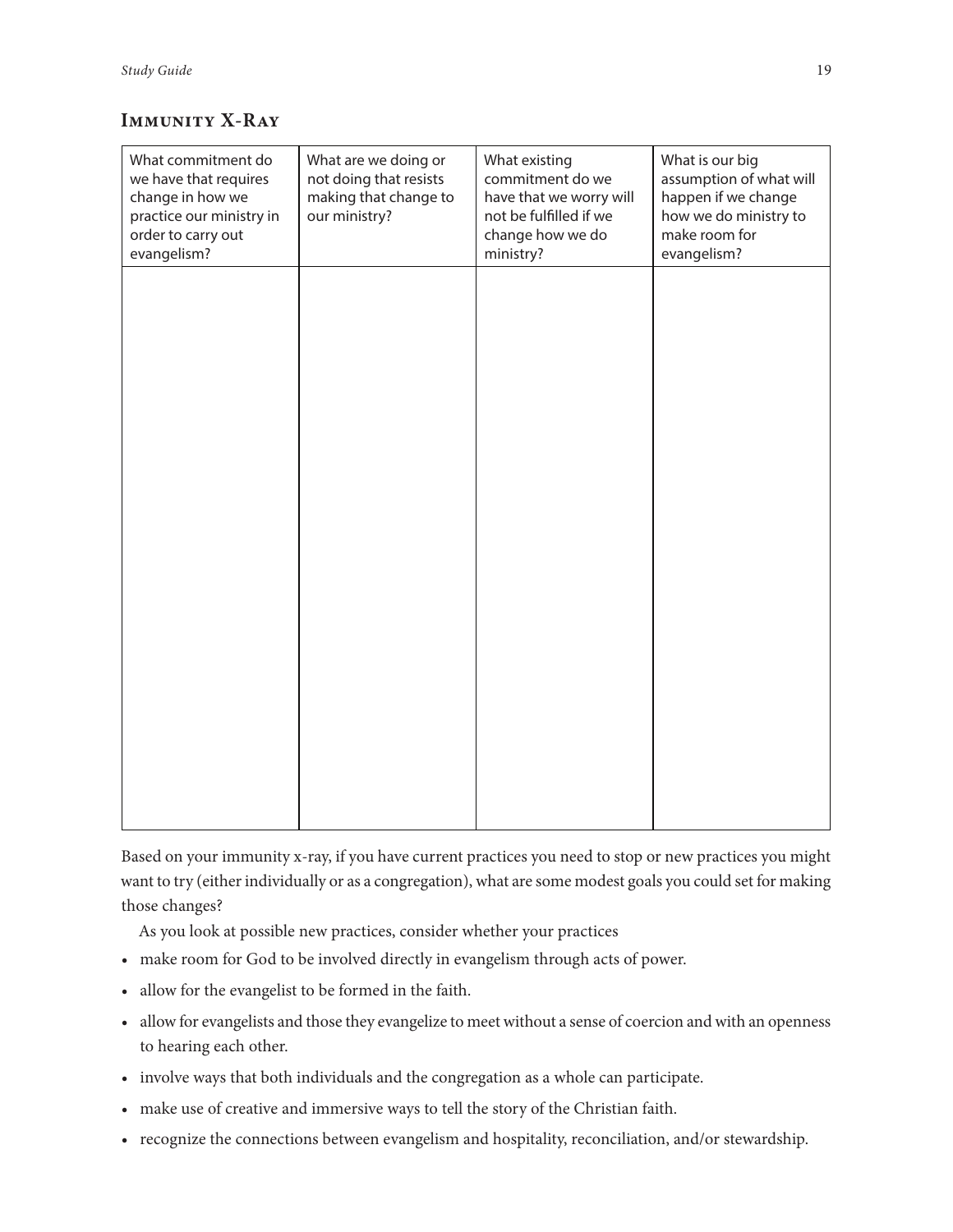### **Evangelism for the Holidays**

Starting Point

+ Theological Reflection

+ Contextual Awareness

= **Creative Practice**

David said to the Philistine, "You come against me with sword and spear and javelin, but I come against you in the name of the Lord Almighty, the God of the armies of Israel." (1 Samuel 17:45, NIV)

Then considering evangelism, we often feel like David facing down a very difficult and powerful foe. We are not armed like the great saints or large churches, but we are still called to go evangelize. David reminds us that we have enough. We go in the name of the Lord, and if we have reflected on the good that the Lord has done, we will be well equipped to face whatever struggle confronts us.

The traditional Christian holidays, especially Christmas and Easter, are times when we are even more prepared than we might think. These are times people outside the church are especially open to receiving an invitation to attend a church event and to hear the Christian story. This is why it is so important that we are ready with thoughtful strategies for reaching out to people, inviting them to hear the message and enter our communities, and following up with them during these seasons.

This section is based on the fifth session of the course in which we discuss chapter six of *Evangelism for Non-Evangelists*. After reading the chapter and participating in the webinar, gather as a group to answer the following questions.

To develop the strategy, fill out the SOAR model diagram. Following the model will be more specific questions to help you fill out each part of the model.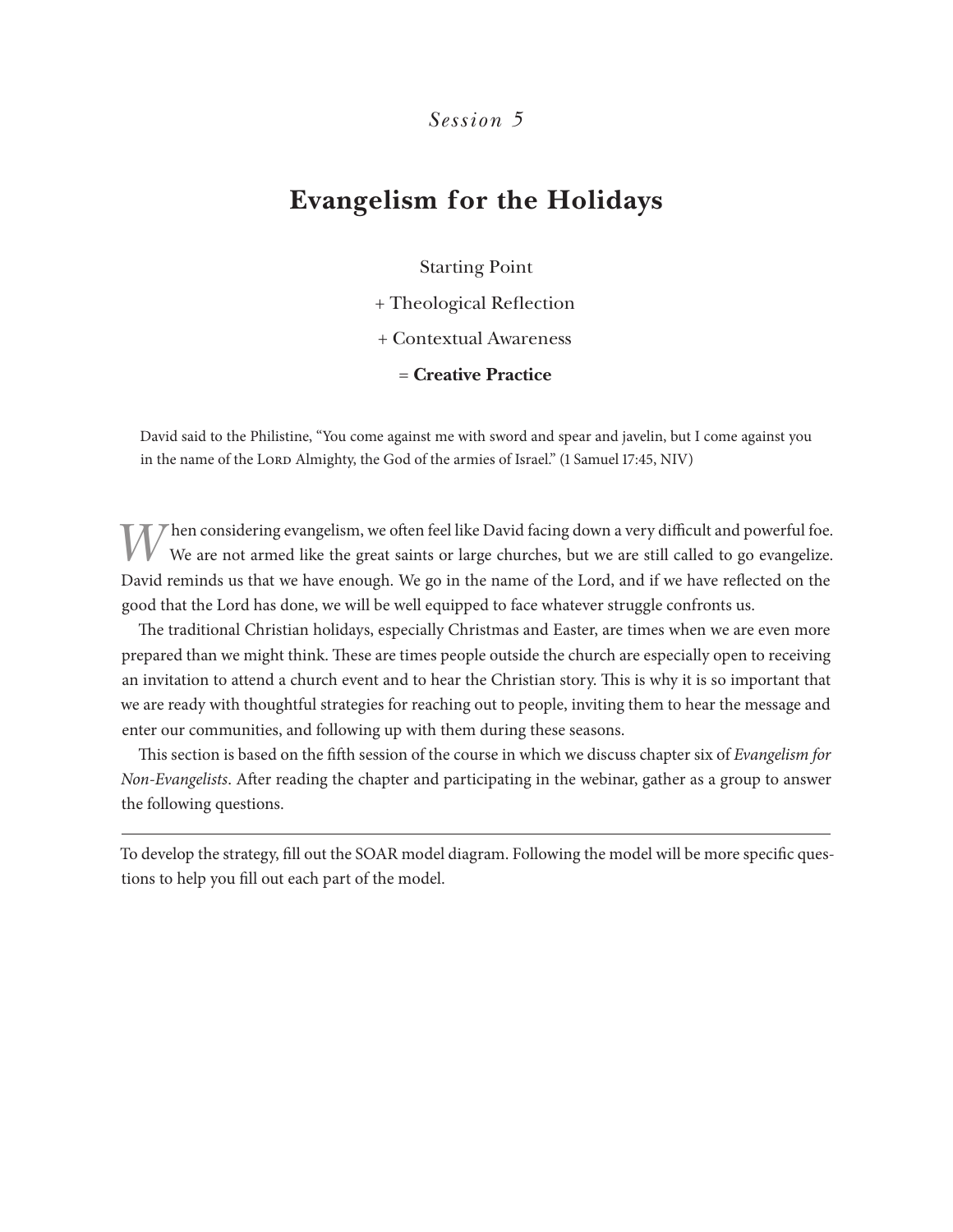### **SOAR MODEL**



Remember, the SOAR model flows like this with the equation:



**SOAR MODEL**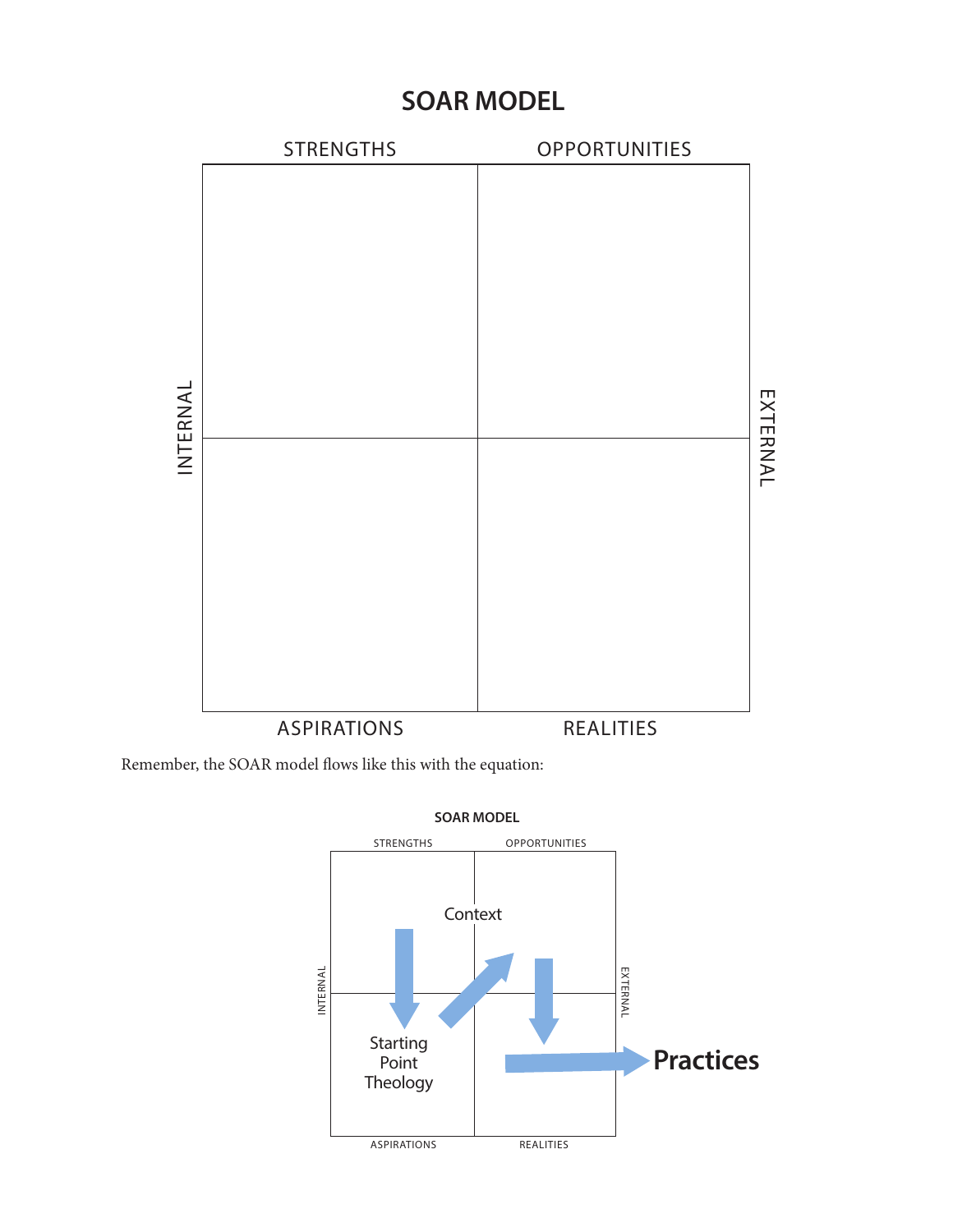First, start with the context inside your congregation (the upper left quadrant). What existing activities do you have set up already for the upcoming holiday? In addition to that, are there any particular gifts the congregation has (e.g., facilities, children's programs, choir, location)? List all of these. In your equation, this relates to the part of contextual awareness that involves the church as a community.

Second, move to your aspirations (the bottom left). This is the vision of what you want to do and relates to your starting point as explained with your theological reflection.

Restate your starting point, with an explanation for why you believe what you believe theologically.

Look up the Bible passage that is related to the next major holiday at which it is likely you will see a large number of people who do not usually attend church (e.g., Luke 2 for Christmas or Matthew 28 for Easter). What new meanings do you find that passage has in light of your starting point and theology?

Based on this insight, what transformation would you like to see happen in the lives of those who participate in your holiday activities?

Third, having clearly laid out your aspirations for people to be transformed, move to the opportunities you have to participate with God in making these transformations happen (the upper right). This involves the part of contextual awareness that requires listening to the culture and society around you.

What do you know about the people that you want to reach with this transformation? What are ways that would be meaningful for you to make use of your current holiday activities and other strengths in order to share that transformation with them?

Remember, this move toward transformation does not have to be huge. It can be taken in steps, with the holiday activities being just one small step toward a larger transformation. Also, the holiday activities don't have to do everything for the transformation. Think in terms of follow up activities and invitations your congregation can have in place to continue helping people move toward transformation after the holidays.

As you begin to get a picture of the ways your holiday activities can move people toward transformation in a way that is authentic to your starting point and meaningful to their context, assess your existing activities. This moves you to the final quadrant, realities (bottom right).

It is important to take stock of what you actually have now so you have a sense for how you may need to change it.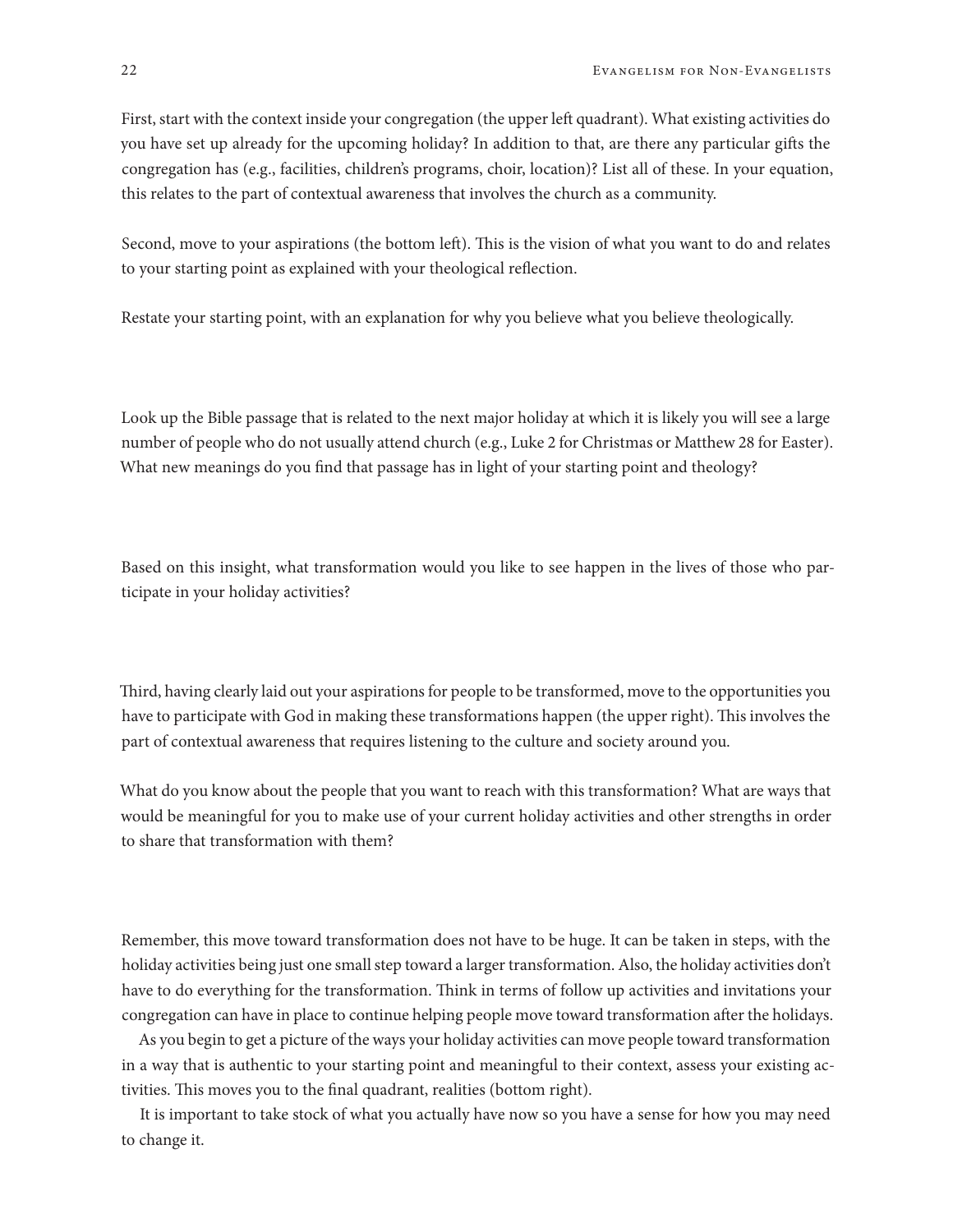In the diagram below, chart those activities to see where your congregation is focusing its efforts. Are those efforts balanced between word and deed, as well as among the quadrants within word and deed? Are all of the practices, regardless of what they are explicitly, representative of signs of God's goodness pointing people to transformation through Christ?



Having assessed your existing activities in light of what your gifts are, what you aspire to do, and what your context is, you are ready to determine what changes you need to make. What activities do you need to stop, continue as is, continue with modifications, or start in order to move people through each smaller transformation to the big transformation you want them to experience in the goodness of God?

As you work out this new practice of holiday activities that include a fully developed evangelistic strategy behind it, keep in mind the practical questions of implementation.

Who will be responsible for seeing that the message of the good news stays consistent through these different activities? Who will be certain that the activities remain meaningful to the people you are inviting?

How will you invite people in a contextually meaningful way to participate in your activities (e.g., come to your special worship services or volunteer at your service event)?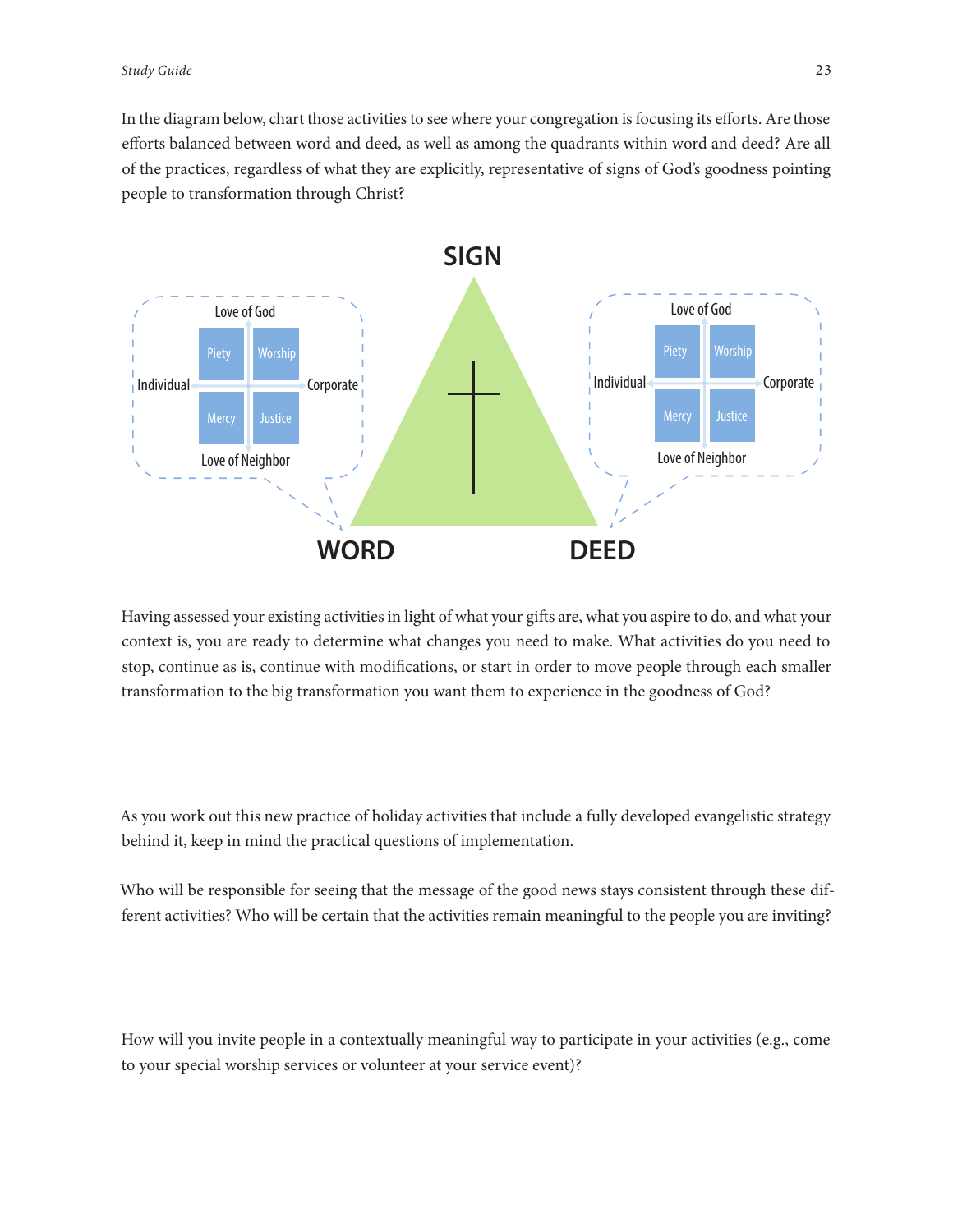How will you specifically invite people who participate in your activities to receive the good news? How will you follow up with them if they do receive it?

How will you assess your activities to see if they worked toward the transformation that was their goal? How will you modify them to do better next time?

#### **Some parting questions to reflect on how far you have come in this course:**

What are the riches your congregation has to share with others already? How might you bring them out for people to see them and better know the gospel from them?

Have you ever felt you did not deserve to be an evangelist? Have you changed your mind about that now? Why?

Have you ever felt ashamed or guilty in reference to evangelism? Do you still feel that way? Why?

Who might you choose as a new example of the kind of evangelist you could aspire to become?

How can your evangelism role model fit with others' role models to develop a whole congregational approach to evangelism, with each presenting the good news in a way that builds on and supports each other while inviting the people being evangelized more deeply into the Christian faith?